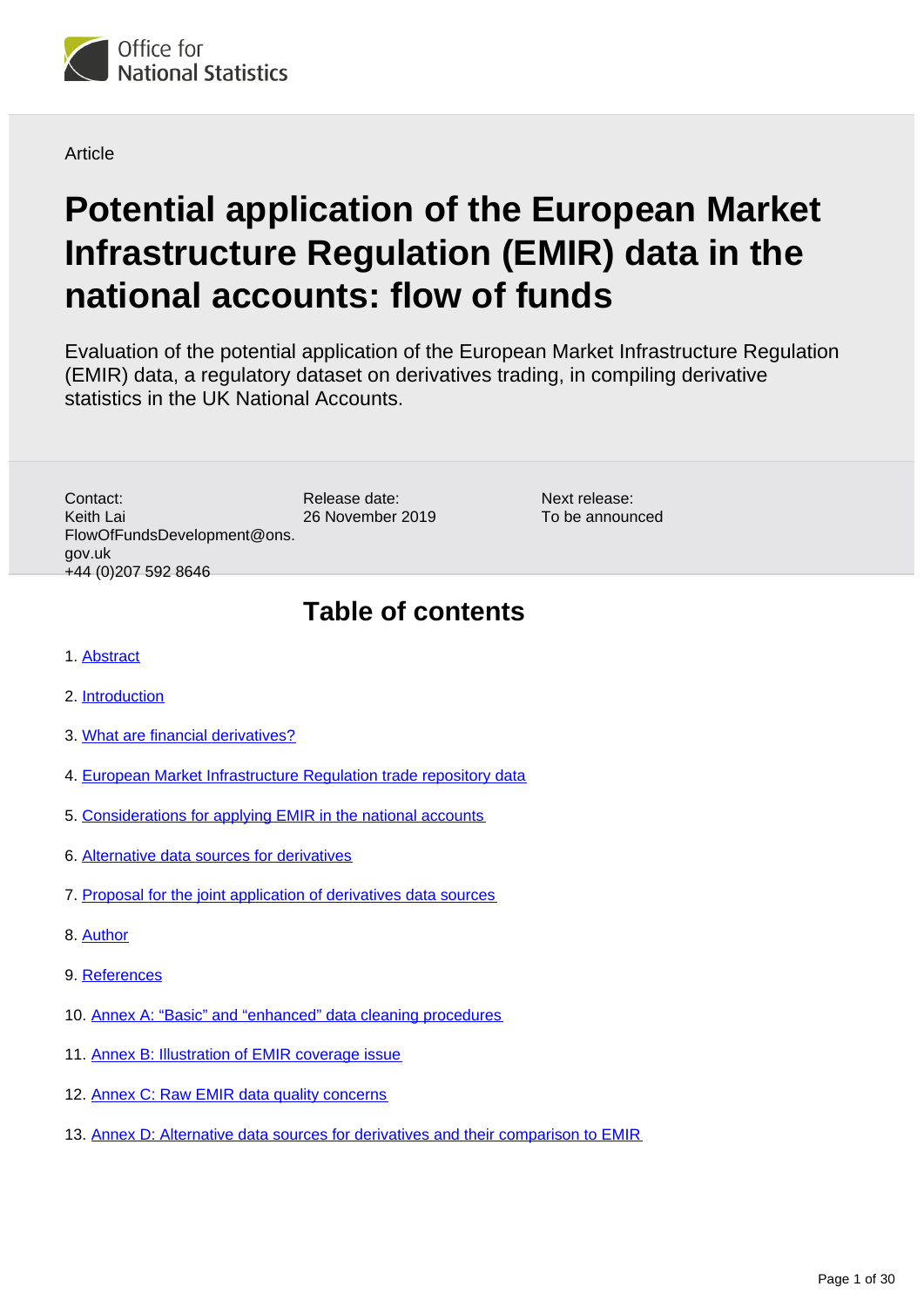## <span id="page-1-0"></span>**1 . Abstract**

The European Market Infrastructure Regulation (**EMIR**) dataset is a regulatory dataset on derivatives trades. We have undertaken a comprehensive review into the value of it to compiling derivatives statistics in the UK National Accounts.

Through a combination of data analysis and speaking to industry experts, we have identified the merits and weaknesses of the data in relation to its potential application in the financial accounts.

While the data provide highly granular information about the derivative contracts held by UK entities, we have found that the scope and coverage of contracts reported under EMIR is different from what the national accounts require. There are some overlaps between the two measurement concepts but currently there is no way to reconcile them fully. This represents a major limiting factor in considering the data's application in the national accounts.

We have also, consistent with the literature, found issues with the quality of the raw data especially in the trade ID and valuation fields. However, we are able to significantly improve the quality of the final data by using a data cleaning methodology that utilises the high-quality central counterparties' reports in the EMIR two-sided reporting regime.

Overall, as a result of coverage differences we are not confident in the data's suitability as a primary source of information for compiling the UK's sectoral and national derivatives balance sheet.

Other data sources on derivatives exist and could be used to compile derivative statistics. They typically cover specific subsectors of the economy and are of much smaller scale than EMIR. We have reviewed and compared their properties with the EMIR data.

Based on our findings, we identify that the following approach can combine the strengths of the different datasets for the future compilation of derivative statistics in the national accounts: where alternative datasets to EMIR exist at the sectoral level and are superior in terms of data quality and consistency with national accounts definitions, they should be used as the primary sources; and where granular breakdowns are not available from the primary source, the EMIR data can be used as a secondary data source to inform the splits.

We note that the EMIR data are increasingly used by central banks and authorities in Europe as a tool in financial stability policy-setting; we are explicit that the findings in this article do not represent the views of the Bank of England and are in no way passing direct or indirect judgement on the data's usefulness for other policy purposes.

## <span id="page-1-1"></span>**2 . Introduction**

The Office for National Statistics (ONS) is undertaking the enhanced financial accounts ([EFA\)](https://www.ons.gov.uk/economy/nationalaccounts/uksectoraccounts/articles/nationalaccountsarticles/2015-07-13) initiative in partnership with the Bank of England and Financial Conduct Authority to improve the quality, coverage and granularity of financial statistics, and to provide from-whom-to-whom information on the holdings of financial assets and liabilities.

One of the aims of the EFA initiative is to study the feasibility of using non-survey data to populate the financial account. Compared with traditional surveys, administrative, regulatory and commercial data could potentially be obtained in a timelier manner and could contain information with higher granularity.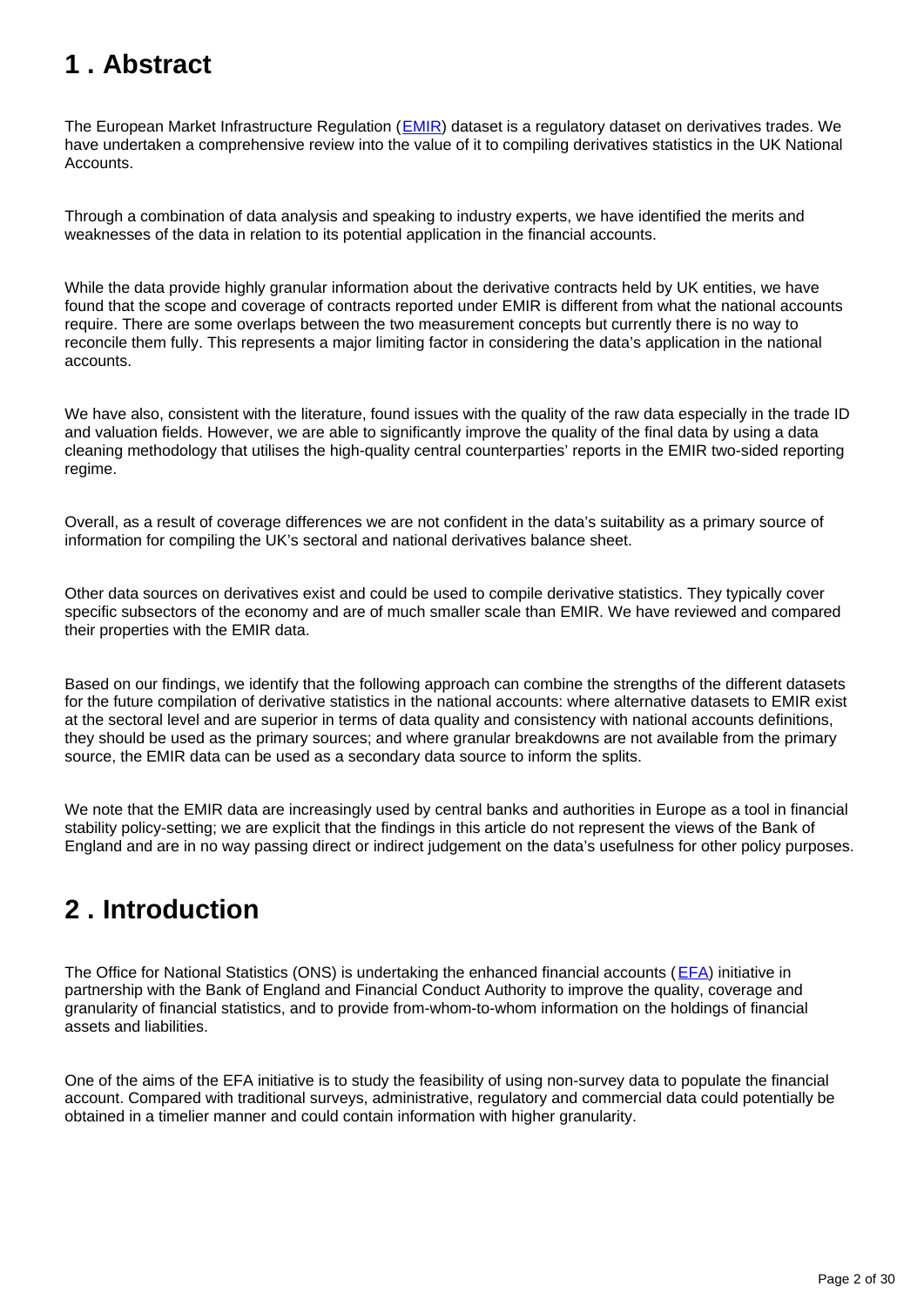The European Market Infrastructure Regulation (EMIR) data is a regulatory dataset on financial derivatives that has the potential to replace existing surveys. This article is a follow-up to a previous publication in June 2017 [introducing the EMIR data.](https://www.ons.gov.uk/economy/nationalaccounts/uksectoraccounts/articles/economicstatisticstransformationprogramme/enhancedfinancialaccountsukflowoffundsprogressonfinancialderivativesdata) We report on the latest research findings on the potential application of the EMIR data and other data sources in compiling derivatives statistics in the national accounts.

We are explicit that views expressed here in this article are the ONS's conclusions and do not represent the Bank of England's or the Financial Conduct Authority's views in any ways.

## <span id="page-2-0"></span>**3 . What are financial derivatives?**

The [European System of Accounts \(ESA 2010\)](https://ec.europa.eu/eurostat/web/esa-2010) defines derivatives as financial instruments based on, or derived from, a different underlying instrument. The underlying instrument is usually another financial asset (for example, foreign exchange, interest rate, equities, credit, and others) but may also be a commodity or an index. For this reason, financial derivatives are referred to as secondary instruments. They may also be referred to as hedging instruments since the hedging or offsetting of risk are frequently a motivation for their creation.

Only those secondary instruments that have a market value, because they are tradable or can be offset on the market, are financial assets in the system of accounts and are classified as derivatives. The contracts can be standardised and traded on exchanges (so called "exchange-traded" or ETD derivatives), or they can be bespoke arrangements traded directly between two counterparties (so called "over-the-counter" or OTC contracts).

According to ESA 2010, examples of financial derivatives include:

- options
- forwards
- swaps
- forward rate agreements
- credit derivatives
- credit default swaps

Financial instruments not included in financial derivatives are:

- underlying instrument, structured debt securities (combination of debt securities and financial derivatives) where these are inseparable, and the financial derivative prospective return is small with respect to the principal amount
- repayable margin payments, which are classified as other deposits or loans
- non-negotiable secondary instruments that cannot be offset on the market
- gold swaps and securities repos, which are classified as other deposits or loans
- commissions to brokers or intermediaries, which are classed as payments for services

The valuation of derivative contracts is typically more complex than other financial instruments, and depending on the contract type, the basis of valuation can be different. For example, an option has value at inception equal to the premium and is always an asset to the buyer and a liability to the seller. The value can drop to zero over the course of the contract if the option becomes unprofitable to execute.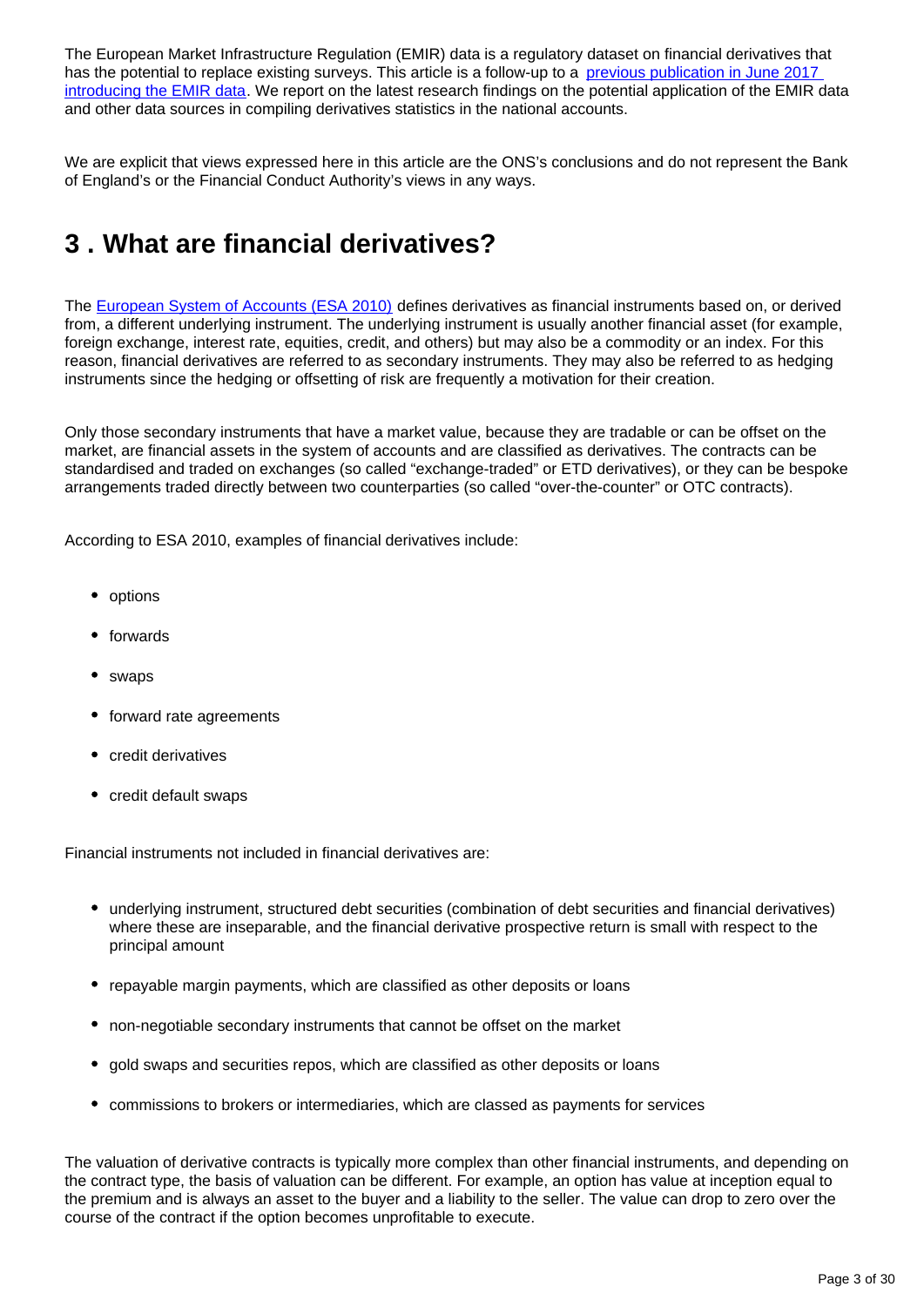On the other hand, a forward-type contract has zero value at inception, and over the life of the contract it can switch between an asset and a liability for both counterparties, depending on the spot price and the terms of the contract.

The role that derivatives played in leading to the 2008 financial crisis is well documented in the literature, for example, see House of Commons Treasury Committee report (2009), OECD (2013), Li and Marinc (2014).

## <span id="page-3-0"></span>**4 . European Market Infrastructure Regulation trade repository data**

## **Policy background**

In the aftermath of the 2008 financial crisis, authorities worldwide identified a number of weaknesses in the functioning of derivative markets, such as the lack of recording and central clearing of over-the-counter (OTC) contracts, which make up the majority of trades. In response, at the Pittsburgh Summit in 2009 the leaders of the G20 group of countries committed to improve the over-the-counter derivatives market by reducing systemic risk and increasing transparency.

In 2012, the European Union introduced the European Market Infrastructure Regulation ([EMIR](https://www.fca.org.uk/markets/emir)) as an implementation of the 2009 G20 commitment. The two main elements of EMIR are the clearing obligation, which requires that specific OTC contracts are cleared through central clearing parties (see [this introduction](https://www.bankofengland.co.uk/-/media/boe/files/quarterly-bulletin/2015/over-the-counter-derivatives-central-clearing-and-financial-stability.pdf) (PDF, 214KB) by the Bank of England), and the reporting obligation, which requires that all EU entities (except natural persons, central banks and other government or EU bodies charged with managing public debt) entering into any derivatives contracts must submit reports of every trade to a trade repository.

By design, the reporting obligation requires each inter-EU trade to be entered twice as separate entries by both counterparties. This unique feature of two-sided reporting can lead to double-counting during aggregation of the data, which we discuss in greater detail. The reporting obligation of EMIR gives rise to a rich transactional level dataset that is the subject of this article.

### **Trade repository data**

The EMIR trade repository data contain two types of reports:

- activity reports, which contain information on financial flows, for example, new derivative trades, modifications, and valuation and cancellation updates
- state reports, which contain information on financial stocks, that is, all end-of-day outstanding transactions between individual counterparties

In this article we focus on understanding the properties of the state reports and how they could be used to generate derivative balance sheet estimates.

The state reports are generated each day and are available for the Bank of England and Financial Conduct Authority to access with a one-day lag. The reports contain over 100 fields about the counterparties and the contract for each trade, including the following: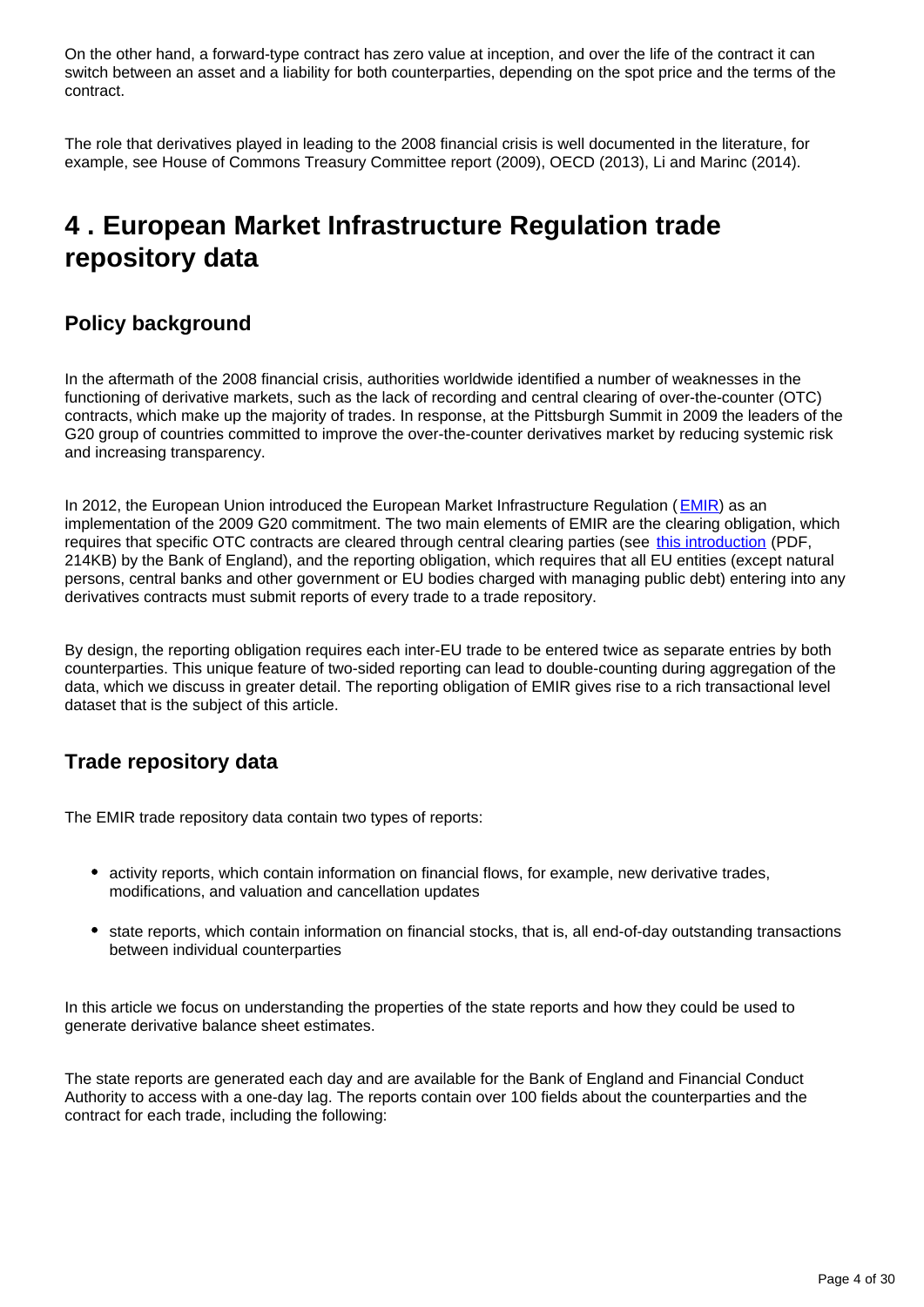- name and Legal Entity Identifier (LEI) of the counterparties
- domicile country of the entity
- details of the transaction, including:
	- Unique Trade Identifier
	- information on asset class (foreign exchange, interest rates, and so on) and product type (forward, future, swap, option, and so on) either entered directly or using Classification of Financial Instrument (CFI) code
	- date information on execution, valuation, maturity, and so on
	- currency in which the contract is denominated
	- relevant price, for example, forward exchange rate for forwards
	- for options, information also includes the type of option (call or put) and style (for example, European)
	- risk mitigation, including confirmation details and collateral posted
	- information about clearing
	- purpose of the report (new trade, amendment, cancellation, and so on)
	- venue of execution exchange-traded (ETD) or over-the-counter (OTC))
	- central clearing counterparty involved

### **Data manipulation**

The Office for National Statistics (ONS) currently access the EMIR data through seconding staff into the Bank of England to work on a secure server.

In this article, we make use of Quarter 1 (Jan to Mar) 2017 state report data from four of the six approved EMIR trade repositories (TRs) shown in Table 1. The exclusion of CME from the analysis is because of a significant quality issue that applies to all its data before July 2018. The exclusion of the last three TR's data from the analysis is a result of data lacking on the Bank of England server, but this is not expected to have a significant effect on the findings in this article as they are either irrelevant for the analysis of the UK or too new to contain Quarter 1 2017 data.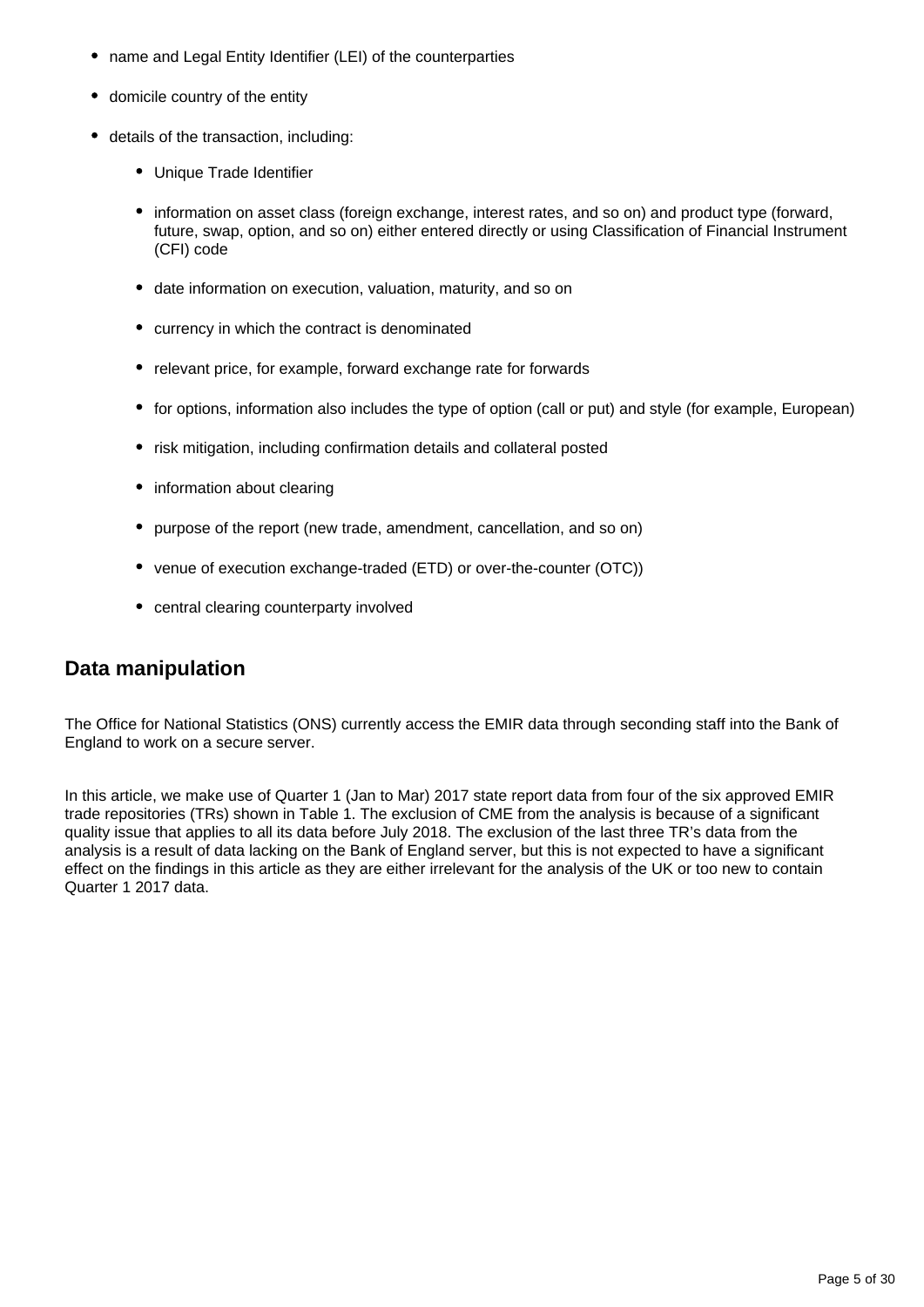#### Table 1: The list of EMIR trade repositories

| <b>EMIR trade repositories</b>                                                         | Inclusion in this analysis | Number of rows in Q1<br>2017 state report |
|----------------------------------------------------------------------------------------|----------------------------|-------------------------------------------|
| DTCC Derivatives Repository Plc (DDRL, previously<br>DTCC Derivatives Repository Ltd.) | Yes                        | 13,475,347                                |
| Regis-TR S.A.                                                                          | Yes                        | 1.432.408                                 |
| UnaVista Limited                                                                       | Yes                        | 9,963,964                                 |
| ICE Trade Vault Europe Ltd. (ICE TVEL)                                                 | Yes                        | 460,237                                   |
| CME Trade Repository Ltd. (CME TR)                                                     | No.                        | 26,078,616                                |
| Krajowy Depozyt Papierów Wartosciowych S.A.<br>(KDPW)                                  | No.                        |                                           |

Source: European Market Infrastructure Regulation data

In order to convert the data into a flow of funds (FoF) balance sheet matrix, we need to apply a data-cleaning process that removes outliers, maps EMIR variables to national accounts definitions, removes duplicated records that result under EMIR two-sided reporting requirements, and so on. After discussions with Bank of England, in this article we develop and run two such processes, calling them "basic" and "enhanced".

The enhanced approach provides an edge over the basic approach by making an informed judgement about the quality of trade reports submitted by different EMIR reporters' different trading arrangements. It is expected to produce more robust national accounts estimates, at least under the current EMIR reporting landscape. The technical details of the two procedures can be found in Annex A.

Using the basic procedure, for Quarter 1 2017 there are just over 22 million records of open trade positions with unique trade ID to analyse. Using the enhanced procedure, there are instead 16 million records of open trade positions with unique trade ID.

### **Flow of funds matrix using EMIR**

Table 2 shows the overall FoF matrix for Quarter 1 2017 in gross values for all derivative asset classes and contract types, produced using the basic data cleaning procedure, with the same sector classification as available in the [2019 experimental flow of funds statistics](https://www.ons.gov.uk/economy/nationalaccounts/uksectoraccounts/articles/economicstatisticstransformationprogrammeenahncedfinancialaccountsukflowoffunds2018matrixupdate/2019). It is possible to further compile FoF matrixes at more granular levels, such as by asset class, contract type, currency of contracts, collaterisation and venue of execution. Table 3 shows a similar FoF matrix produced using the enhanced data cleaning approach.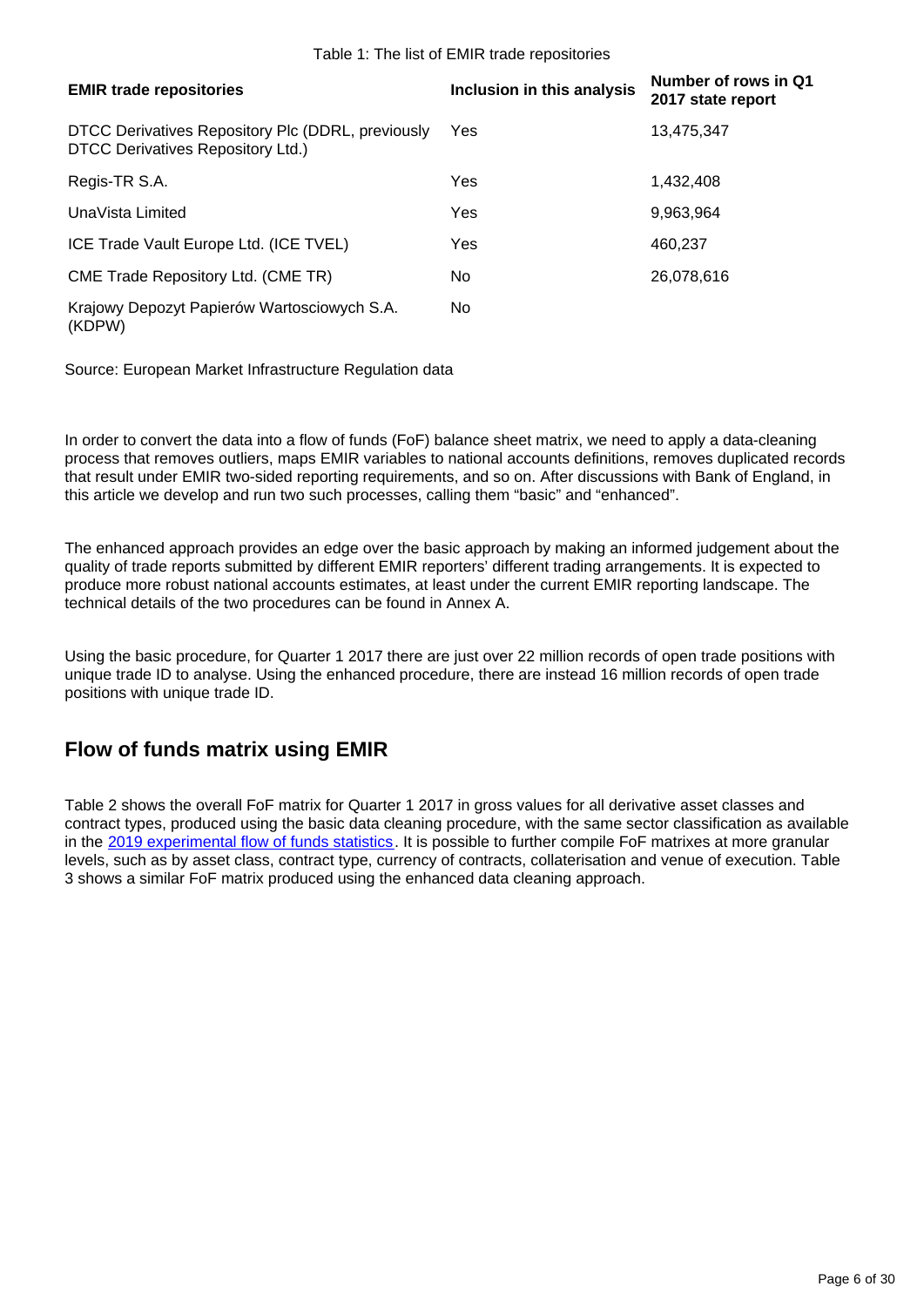Table 2: Flow of funds matrix of all derivatives in £ billion (gross), Quarter 1 (Jan to Mar) 2017 EMIR data, basic cleaning procedure

| <b>Asset</b>   | <b>PC</b> | <b>PNFC MFI</b> |                    | <b>OFI</b>         | <b>ICPF</b> | HH | <b>NPISH CG</b> | LG | <b>RoW</b>    | <b>Unknown NA</b> |           | Grand<br><b>Total</b> |
|----------------|-----------|-----------------|--------------------|--------------------|-------------|----|-----------------|----|---------------|-------------------|-----------|-----------------------|
| PC             |           |                 | 0.0                |                    |             |    |                 |    | <b>ND</b>     |                   |           | 0.0                   |
| <b>PNFC</b>    |           | 0.5             | 23.5               | 5.7                |             |    |                 |    | 76.9          | 0.1               | 21.1      | 127.8                 |
| <b>MFI</b>     | 0.1       | 29.2            | 359.5              | 773.8              | 54.8        |    | 0.3             |    | 4520.9        | 93.8              | 100       | 5932.5                |
| OFI            |           | 17.4            | 796.3              | 263.7              | 3.1         |    | 0.0             |    | 2795.5        | 14.5              | 80.6      | 3971.2                |
| <b>ICPF</b>    |           | <b>ND</b>       | 49.2               | 6.3                | 0.7         |    |                 |    | 9.4           | 0.2               | $\pmb{0}$ | 65.8                  |
| HH             |           |                 |                    | 0.0                |             |    |                 |    |               |                   |           |                       |
| <b>NPISH</b>   |           |                 | $0.0\,$            | <b>ND</b>          |             |    | 0.0             |    | 0.0           |                   |           | 0.0                   |
| CG             |           |                 |                    |                    |             |    |                 |    |               |                   |           |                       |
| LG             |           |                 |                    |                    |             |    |                 |    |               |                   |           |                       |
| RoW            | <b>ND</b> | 59.9            |                    | 6828.3 18580.7 5.5 |             |    |                 |    | 3659.9        | 19.5              |           | 465.7 29619.6         |
| Unknown        |           | 0.0             | 88.3               | 15.4               | 0.0         |    |                 |    | 24.8          | 0.4               | 1.3       | 130.2                 |
| <b>NA</b>      |           | 4.7             | 136.5              | 10.4               | 0.0         |    |                 |    | 21.4          | 0.7               | 0.3       | 174                   |
| Grand<br>Total | 0.1       |                 | 111.8 8281.7 19656 |                    | 64.2        |    | 0.3             |    | 11108.8 129.2 |                   | 669.1     | 40021.1               |

Source: European Market Infrastructure Regulation data

#### Notes

**£billion Liability**

- 1. "ND" stands for not disclosed since there are less than 10 counterparties in the asset and/or liability sectors for the FWTW cells concerned. [Back to table](#page-0-0)
- 2. PC = public corporations.,PNFC = private non-financial corporations.,MFI = monetary financial institutions., OFI = financial institutions except monetary financial institutions and insurance corporations and pension funds.,ICPF = insurance corporations and pension funds.,HH = households.,NPISH = non-profit institutions serving households., CG = central government., LG = local government., RoW = rest of world. [Back to table](#page-0-0)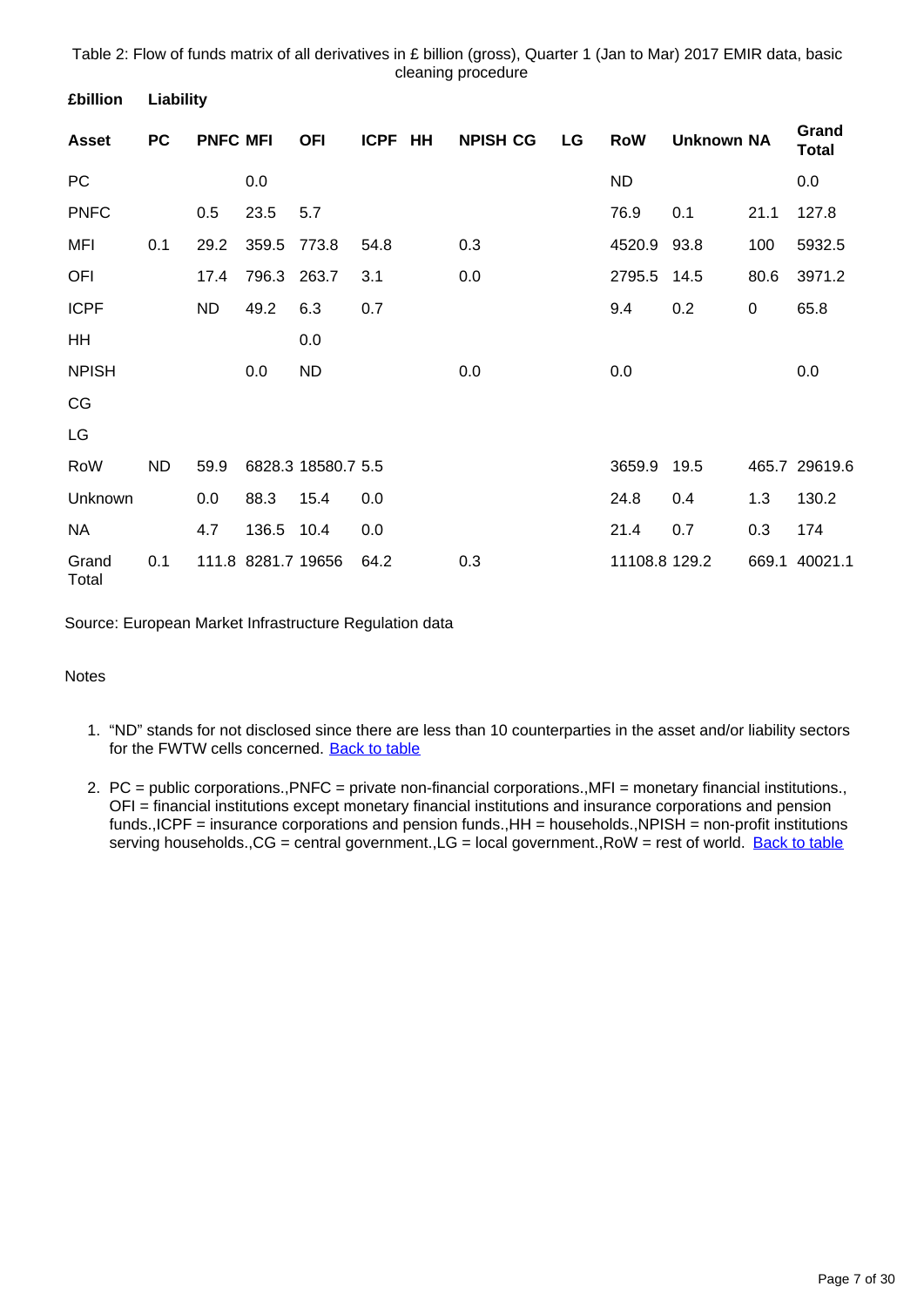Table 3: flow of funds matrix for all derivatives in £bn (gross), Q1 (Jan to Mar) 2017 EMIR data, enhanced cleaning procedure

| <b>£billion</b> | Liability |                 |              |                |          |                             |                         |                   |                |
|-----------------|-----------|-----------------|--------------|----------------|----------|-----------------------------|-------------------------|-------------------|----------------|
| <b>Asset</b>    | <b>PC</b> | <b>PNFC MFI</b> |              | <b>OFI</b>     |          |                             | ICPF HH NPISH CG LG RoW | <b>Unknown NA</b> | Grand<br>Total |
| PC              |           |                 | 0.3          |                |          |                             |                         |                   | 0.3            |
| <b>PNFC</b>     |           |                 | 20.3         | 28             |          |                             |                         |                   | 48.3           |
| MFI             | 0.2       | 37.4            | 498.8        | 706.5 92.1 0.7 |          |                             | 6.0 0.0 1539.0 0.3      |                   | 2881.0         |
| OFI             |           |                 | 717.7        | 97.8           | 32.7 0.0 |                             | 0.2 0.0 747.1 29.5      |                   | 1625.1         |
| <b>ICPF</b>     |           |                 | 93.5         | 34.2           |          |                             |                         |                   | 127.7          |
| HH              |           |                 | 0.4          | 0.0            |          |                             |                         |                   | 0.4            |
| <b>NPISH</b>    |           |                 |              |                |          |                             |                         | 0.2               | 0.2            |
| CG              |           |                 | 2.6          | 0.2            |          |                             |                         |                   | 2.7            |
| LG              |           |                 |              |                |          |                             |                         |                   |                |
| RoW             |           |                 | 1501.3 738.2 |                |          |                             |                         |                   | 2239.5         |
| Unknown         |           |                 | 0.2          |                |          | 0.3                         |                         |                   | 0.6            |
| <b>NA</b>       |           |                 |              |                |          |                             |                         |                   |                |
| Grand Total 0.2 |           | 37.4            |              |                |          | 2835.1 1604.8 124.8 0.7 0.3 | 6.2 0.0 2286.1 30.1     |                   | 6925.8         |

Source: European Market Infrastructure Regulation data

Notes

1. "ND" stands for not disclosed since there are less than 10 counterparties in the asset and/or liability sectors for the FWTW cells concerned. Key: PC = public corporations; PNFC = private non-financial corporations; MFI = monetary financial institutions; OFI = financial institutions except monetary financial institutions and insurance corporations and pension funds;  $ICPF =$  insurance corporations and pension funds;  $HH =$ households; NPISH = non-profit institutions serving households; CG = central government; LG = local government; RoW = rest of world **[Back to table](#page-0-0)** 

## <span id="page-7-0"></span>**5 . Considerations for applying EMIR in the national accounts**

In assessing the value of the European Market Infrastructure Regulation (EMIR) data to the national accounts, we consider the following four criteria that underpin bringing in new financial data sources to the Office for National Statistics (ONS) as part of the enhanced financial accounts initiative:

- coverage of the data
- granularity of the data
- quality of the data
- availability of from-whom-to-whom information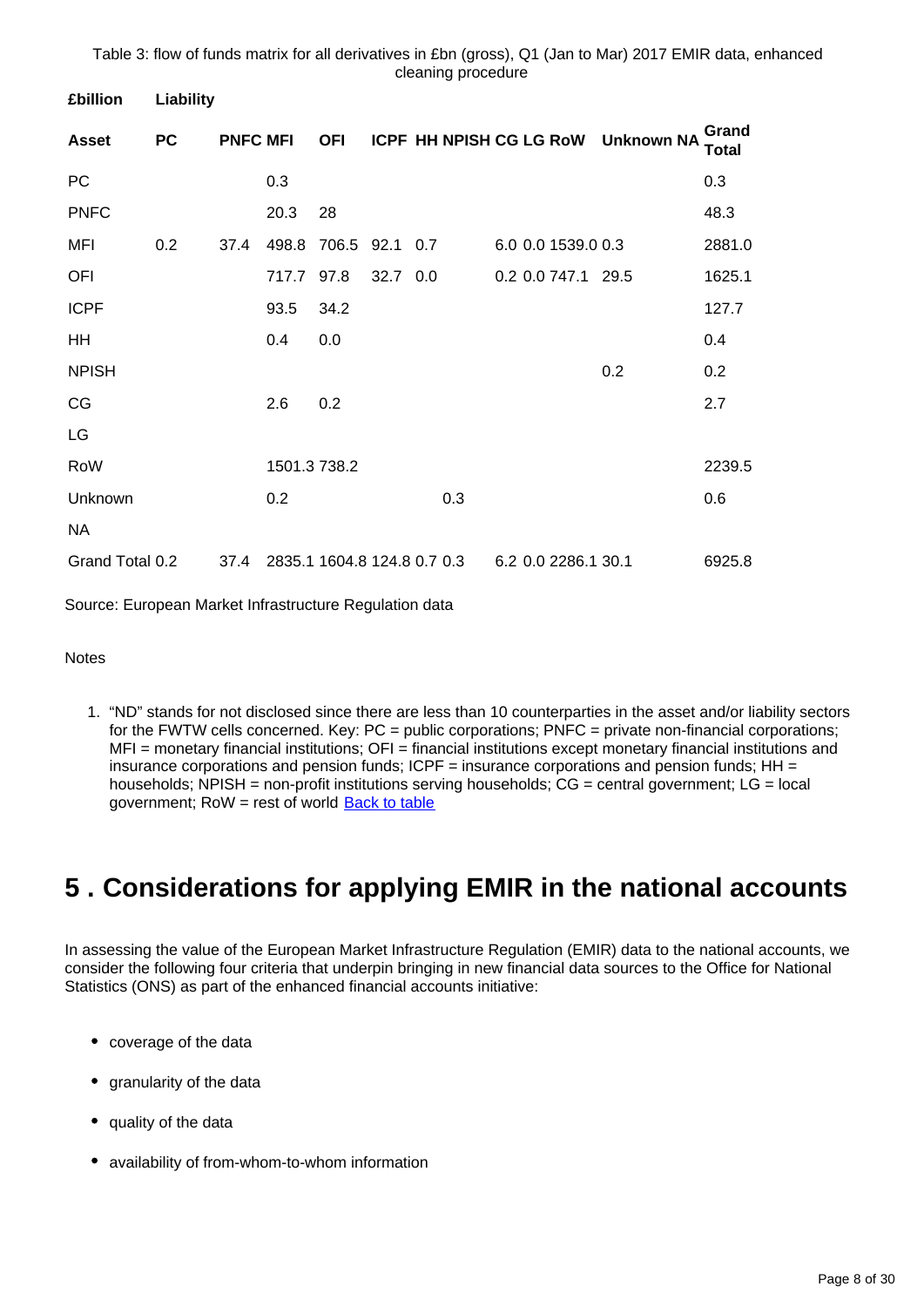## **Coverage**

The reporting obligation of EMIR applies to all EU entities (except natural persons, central banks and other government or EU bodies charged with managing public debt) entering into any derivatives contracts. This means that all listed and unlisted contracts, even highly bespoke ones, undertaken by all non-exempt UK entities shall be reported. The coverage of the dataset, in terms of derivative instruments and UK economic sectors, should therefore be very close to being comprehensive.

In practice, EMIR reporting is implemented at the legal entity level and activities of firms are identified through the Legal Entity Identifier (LEI) numbers without any branch location information  $1$ . Unfortunately, this creates an issue in aligning the reported trades to the national accounts definitions of local and overseas activities.

A UK legal entity can have operations around the world under its overseas branches  $2$ , but under EMIR reporting obligation all these activities shall have to be reported under the UK entity and therefore be wrongly attributed to the UK local economy.

Conversely, a non-EU legal entity can have activities in the UK that we want to capture as part of the local economy, but unless these trades are undertaken against a European entity they will not be covered by the reporting obligation under EMIR and therefore unobserved in the data.

Exceptions to this are, for example, when the contracts reference as underlying a UK entity or UK sovereign debt , and where the trades are novated and cleared by a UK central counterparty (CCP). However, even in the latter case, correct sectorisation of these trades to the UK economy would not be possible because they would all appear under a foreign entity. An internal analysis comparing EMIR microdata with a Bank of England survey designed for national accounts confirms substantial discrepancies at the institutional level and that the patterns are consistent with our theoretical predictions.

See Annex B for a detailed discussion on EMIR coverage issues for the national accounts. In our view this is the area that represents the biggest obstacle to applying EMIR data in the national accounts.

### **Granularity**

Currently, the European System of Accounts (ESA 2010) has options (AF.711) and forwards (AF.712) as the subcategories under financial derivatives (AF.71). The EMIR data can go much further and contain highly granular information on the properties of the instruments, including asset class, contract type, currency, venue of execution, collaterisation, and other technical dimensions.

Table 4 demonstrates the level of granularity available in the data (for venue of execution and collaterisation the available information is more granular than presented, for example, Market Identifier Code (MIC) is available for venue of execution and the amount of margin posted is available as part of the suite of information on collaterisation, but we abstract from those lower level details).

Information on asset class and contract type are either recorded directly in the EMIR data using the categories in Table 4, or for more standard instruments using Classification of Financial Instrument (CFI) codes, which are approved by the International Organisation for Standardisation (ISO) and used to define financial instruments as a uniform set of code for all market participants. Where CFI codes are used, a Bank of England mapping between CFI codes and the previous categories of asset class and contract type is used. Clearly, instrument granularity is a particular strength of the EMIR data.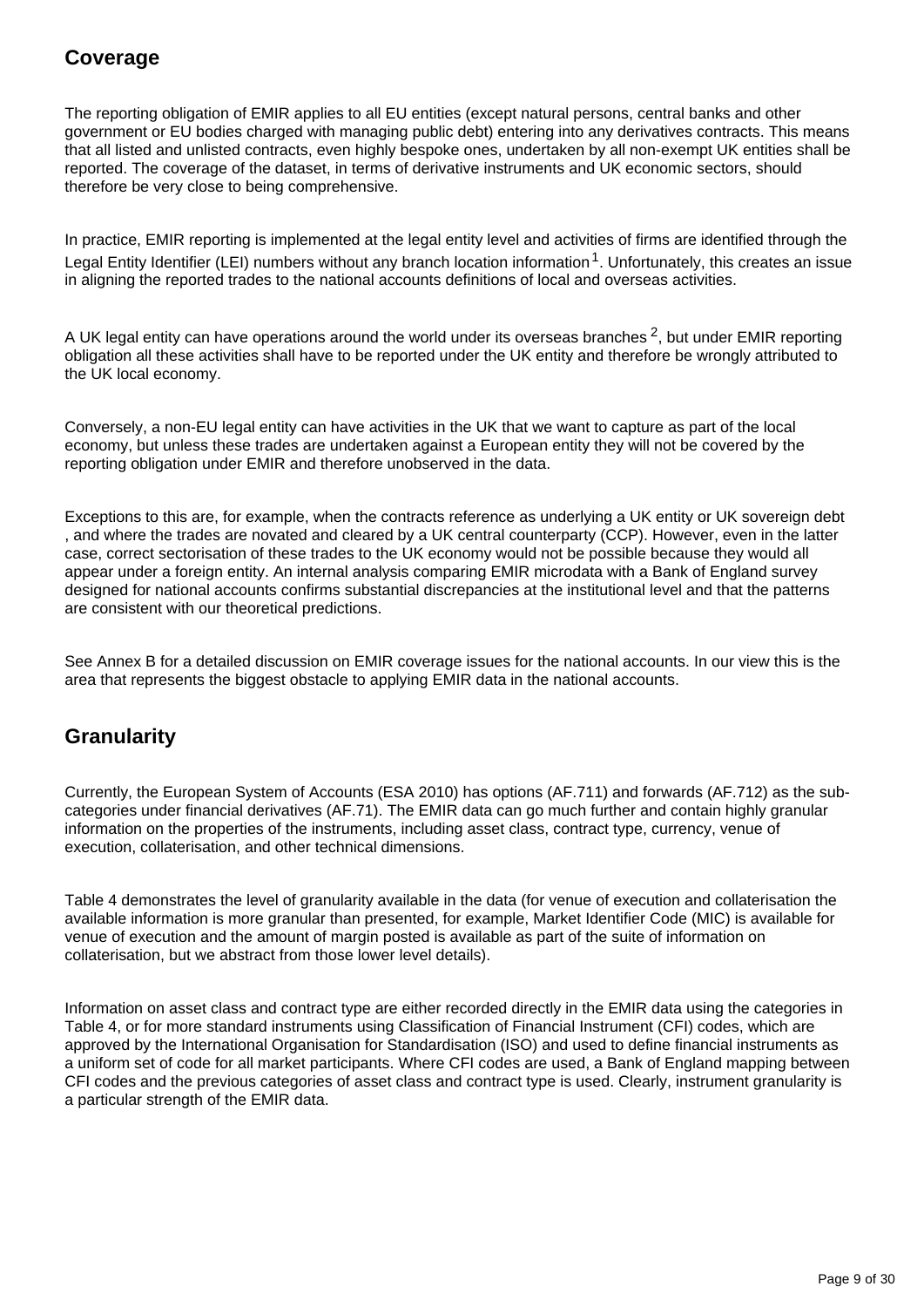|           | <b>Asset class Contract type</b>            |            | <b>Currency Venue of execution Collaterisation</b> |                           |
|-----------|---------------------------------------------|------------|----------------------------------------------------|---------------------------|
|           |                                             |            |                                                    |                           |
|           | Interest rates Contracts for difference GBP |            | OTC                                                | Uncollaterised            |
| Currency  | Option                                      | USD        | <b>ETD</b>                                         | Partial                   |
| Credit    | Future                                      | <b>EUR</b> | (MIC codes)                                        | One-way                   |
| Commodity | Forward                                     | JPY.       |                                                    | Full                      |
| Equity    | Forward rate agreement etc                  |            |                                                    | (amount of margin posted) |
| Other     | Swap                                        |            |                                                    |                           |
|           | Other                                       |            |                                                    |                           |

Source: European Market Infrastructure Regulation data

Granularity of counterparty sector is also available on the EMIR data insofar as the individual LEI numbers can be mapped to Standard Industrial Classification (SIC) codes or ESA 2010 sectors using the Inter-Departmental Business Register (IDBR). The mapping is feasible but not perfect. This is discussed further in a later section on the availability of from-whom-to-whom information.

### **Quality**

There are well documented issues with the quality of the raw EMIR data, for example, see Fache-Rousova and [others \(2016\)](https://www.bis.org/ifc/publ/ifcb41zd.pdf) (PDF, 898KB). Since then, efforts have been made to improve the data but some issues appear to remain and limit the data's usefulness to the national accounts.

Findings from our study, which consists of both data analysis and meeting key market players, show that some of the concerns raised in Fache-Rousova and others (2016) are still unresolved after the recent upgrading of the regulatory technical standard and implementation technical standard. We identify further issues with the raw data that are specific to its application in the national accounts.

Our main areas of concerns are:

- missing records
- difficulty in removing paired records
- treatment of cleared OTC contracts
- incorrect data

After discussions with Bank of England, we judge that the enhanced data cleaning procedure we deploy is able to significantly improve the quality of the final data.

For a more detailed discussion of the raw data issues, please see Annex C.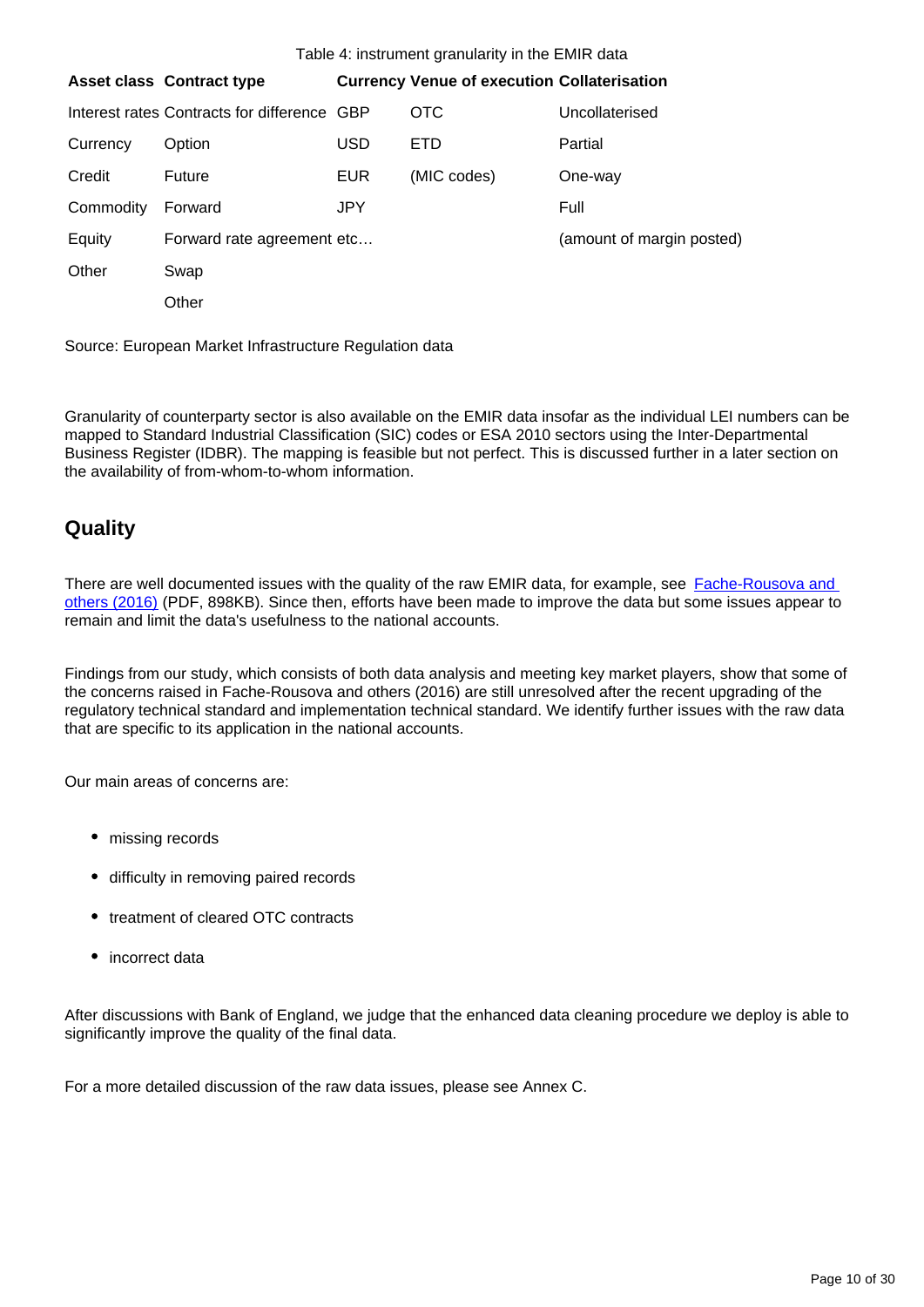## **Availability of from-whom-to-whom information**

The EMIR reporting template includes fields on the Legal Entity Identifier (LEI) numbers of the reporting counterparty and the counterparty on the other side of the trade. Through these two fields, which are compulsory and well filled out in the data, from-whom-to-whom information can be derived.

The challenge for applying the EMIR data in national accounts is in converting LEI information into sectors of the economy. To do this, we make use of an existing mapping on the Inter-Departmental Business Register (IDBR) in the ONS that links the LEI number of entities to their assigned SIC codes and, subsequently, economic sectors.

It is straightforward to apply the mapping to the EMIR data, but doing so is not without caveats: SIC code and economic sector on the IDBR are actually assigned at the enterprise level, which sits one level up from the legal unit (equivalent to legal entity) level in the IDBR hierarchy. As the activity of an enterprise is determined by the combined activity of all legal entities that are part of it, the SIC code and sectors of enterprises are not always an accurate reflection of their component legal entities' activities.

Another caveat of using the IDBR mapping is that pension funds and investment funds, which are legal entities and can have LEI numbers, do not appear on the IDBR as they are not companies. To correctly sectorise pension funds and investment funds on the EMIR data, there would have to be a bespoke mapping that identifies the list of UK LEIs that are funds.

### **Comparison to current experimental estimates**

Table 5 shows the [Blue Book 2019-consistent experimental FoF](https://www.ons.gov.uk/economy/nationalaccounts/uksectoraccounts/articles/economicstatisticstransformationprogrammeenhancedfinancialaccountsukflowoffunds2018matrixupdate) on derivatives for Quarter 1 (Jan to Mar) 2017. Currently, the main data sources are the Bank of England's Derivative Quarterly (DQ) Survey, the ONS's Securities Dealers Surveys (within the Financial Services Survey) and the ONS' s Investment Trusts Surveys. They focus very much on the monetary financial institutions (MFI) and financial institutions except monetary financial institutions and insurance corporations and pension funds (OFI) sectors.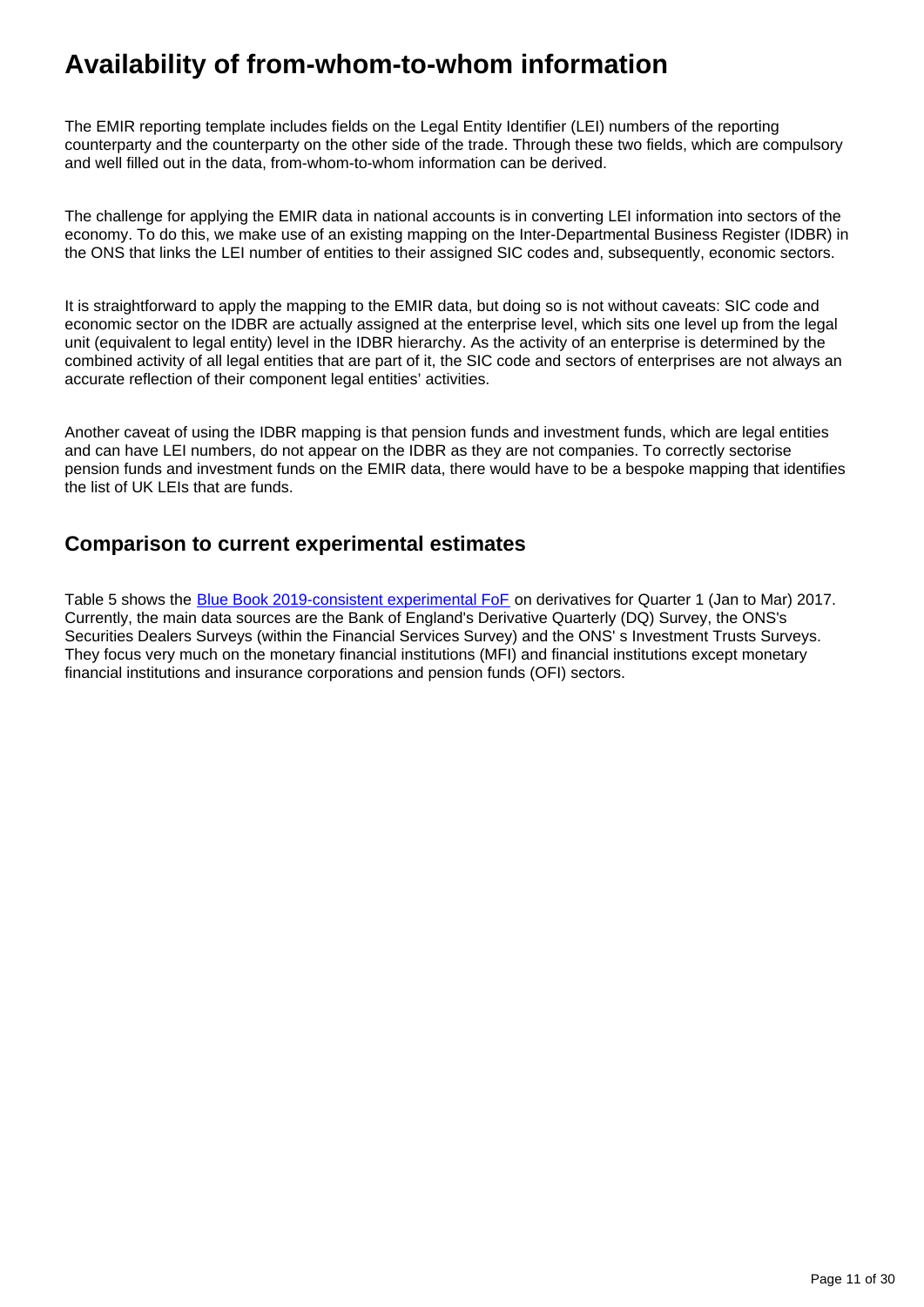Table 5: Flow of funds matrix for derivatives in £ billion (gross), ONS experimental statistics Quarter 1 (Jan to Mar) 2017, BB19-consistent

| <b>Liability</b> |        |       |                 |              |        |                     |        |                 |            |            |                       |
|------------------|--------|-------|-----------------|--------------|--------|---------------------|--------|-----------------|------------|------------|-----------------------|
| <b>PC</b>        |        |       | <b>OFI</b>      | <b>ICPF</b>  | HH     |                     |        | LG              | <b>ROW</b> | <b>UNK</b> | Grand<br><b>Total</b> |
|                  |        |       |                 |              |        |                     |        |                 |            |            |                       |
|                  | $-1.5$ | 38.9  | 29.5            |              |        |                     |        |                 |            |            | 66.9                  |
|                  | 21.4   | 498.8 | 721.8           | 89.4         | 0.6    |                     | $-6.8$ |                 | 1501.3     |            | 2826.4                |
|                  | 28.0   | 710.6 | 97.8            | 34.2         | 0.0    |                     | 0.2    |                 | 738.2      |            | 1608.9                |
|                  |        | 88.0  | 32.7            |              |        |                     |        |                 |            |            | 120.8                 |
|                  |        | 1.0   | 0.0             |              |        | $-0.2$              |        |                 |            |            | 0.9                   |
|                  |        |       |                 |              |        | 0.2                 |        |                 |            |            | 0.2                   |
|                  | 1.5    |       | 0.2             |              |        |                     |        |                 |            |            | 1.7                   |
|                  |        |       |                 |              |        |                     |        |                 |            |            |                       |
|                  |        |       |                 |              |        |                     |        |                 |            |            | 2286.1                |
|                  | $-1.1$ |       |                 |              | $-0.1$ | 0.1                 | 1.1    |                 |            |            |                       |
| Grand Total 0.0  | 48.3   |       |                 |              | 0.5    | 0.1                 | $-5.6$ |                 | 2239.5     |            | 6911.9                |
|                  |        |       | <b>PNFC MFI</b> | 1539.0 747.1 |        | 2876.3 1629.2 123.6 |        | <b>NPISH CG</b> |            |            |                       |

**Notes** 

- 1. PC = public corporations. **[Back to table](#page-0-0)**
- 2. PNFC = private non-financial corporations.,MFI = monetary financial institutions.,OFI = financial institutions except monetary financial institutions and insurance corporations and pension funds,ICPF = insurance corporations and pension funds,HH = households.,NPISH = non-profit institutions serving households.,CG = central government.,LG = local government.,RoW = rest of world. [Back to table](#page-0-0)

We can see that compared with the EMIR estimates presented in Tables 2 and 3, there are some striking differences.

Previously, Table 2 shows that the overall derivatives balance sheet in Quarter 1 2017, estimated by the EMIR data with the basic data cleaning procedure, stands at just over £40 trillion. After removing the rest of the world to rest of the world (RoW-RoW) contracts, which are not of interest to the national accounts, the remaining balance sheet still stands at about £36.5 trillion. This is nearly five times bigger than the current derivatives balance sheet estimate of about £7 trillion.

Using the enhanced cleaning procedure instead, as shown in Table 3, helps to bring down the overall estimate to £14.5 trillion, or £12.3 trillion after removing RoW-RoW contracts. This is still higher than the current estimate by 70% but is nonetheless significantly lower than without the enhanced data cleaning procedure.

If we compare the from-whom-to-whom (FWTW) cells in Tables 3 and 5, we can see more clearly the drivers of the overall discrepancy. The biggest differences between the two tables appear to come from the interaction between the financial sectors and the rest of the world. National accounts (NA) experimental estimates of RoW derivative assets held against UK MFI and OFI sectors for Quarter 1 2017 are £1.5 trillion and £0.7 trillion respectively, while the EMIR data (with the enhanced cleaning procedure) suggest they are £2.1 trillion and £1.9 trillion instead.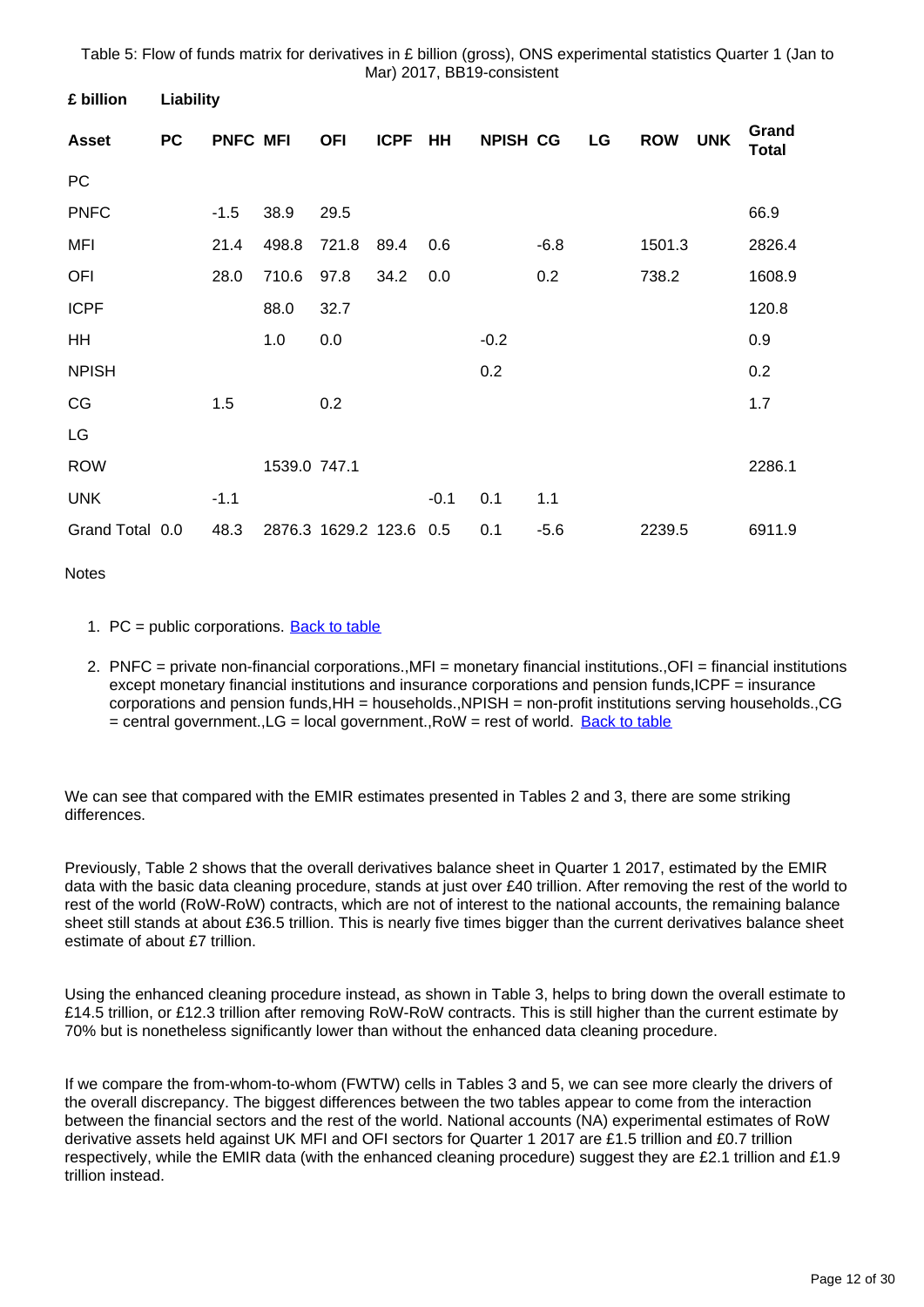Similarly, NA experimental estimates for RoW derivative liability held against UK MFI and OFI sectors for Quarter 1 2017 are £1.5 trillion and £0.7 trillion respectively, while the EMIR estimates (with the enhanced cleaning procedure) are £4.0 trillion and £1.7 trillion instead.

We can offer several explanations as to why these differences arise. Firstly, a major contributor to the discrepancy is likely the coverage issue, which we discussed earlier in Section 5. Theoretically, the effect of the coverage issue on the direction of bias in the EMIR is ambiguous. By comparing Tables 3 and 5, however, it appears there is an upward bias in the EMIR estimates, meaning they are over-capturing UK entities' trades. This may not be a surprise given the global reach of some British financial institutions.

Secondly, there could be a degree of underestimate to the current NA experimental estimate for the overall balance sheet. They are generated by surveys that focus on the MFI and OFI sectors while in reality, for example, private non-financial corporations (PNFCs) may enter into a commodity contract with another PNFC or RoW. The effect of this, though, is minor since the EMIR estimates for the counterparty cells not covered in the experimental NA FoF estimates are in general small in magnitude. The treatment of cleared over-the-counter (OTC) contracts may also be a contributing factor as the official estimates, unlike EMIR, are under-capturing central counterparty (CCP) activities.

Thirdly, quality issues could play a part in driving the discrepancy. In Annex C we outline in more detail issues such as limited data validation carried out by the trade repositories (TRs) on the valuation field and so subsequently it can be difficult to ascertain if the reporters are reporting valuation in the right currency, or even in the right unit. The enhanced data cleaning procedure helps here by only keeping records that are judged to have a better chance of being correctly submitted (for example, using CCP's reports of cleared OTC contracts rather than the clearing members' reports) but some misreporting may still remain.

Finally, it may be that some trades are incorrectly reported but they have not been identified as outliers by our basic algorithm. Application of more sophisticated data science techniques may help to further eliminate implausible records.

We can see signs of relative weakness in the EMIR data by looking at sectoral net positions. In Table 5, which is based on survey data sources, the asset and liability positions of a sector roughly match each other and the net balances are fairly close to zero.

This observation also holds true at the micro level when looking at firm-level returns. This is expected, because derivative contracts are hedging instruments and are often used to minimise risks resulting from other financial instruments or derivative contracts. For example, a firm that is currently making a loss in a contract that is yet to mature may decide to take out another contract in the opposite direction to bring the net position to zero and break even. Such intuition cannot be observed in Tables 2 or 3 based on the EMIR data. We see that there are clear sectoral imbalances, in particular in the MFI and RoW sectors, even after the enhanced data cleaning procedure. We believe that this points towards weakness in the EMIR data compared with survey sources.

### **The effect of the new EMIR technical standards**

So far in the analysis we have been using Quarter 1 2017 EMIR data as a showcase of the properties of the data. At the end of 2017, new EMIR regulatory and implementation technical standards were introduced, providing better field definitions and adding and removing some fields. When we analyse the Quarter 4 (Oct to Dec) 2017 data, the improvement to certain features of the TR data is noticeable. For example, there has been more consistency to the structure of different TRs' data making it easier to merge them into one database, and the rate at which some of the data fields are filled properly has gone up (such as the use of LEI in the counterparty fields). However, we have not noticed significant improvement in the data in relation to our concerns for their application in the national accounts.

The issues of pairing amongst inter-EU trades and the high balance sheet estimate have both persisted. The theoretical coverage issue has remained the same as well. Therefore, we think the conclusions that can be drawn from the later data are not so different from the Quarter 1 2017 data which we use.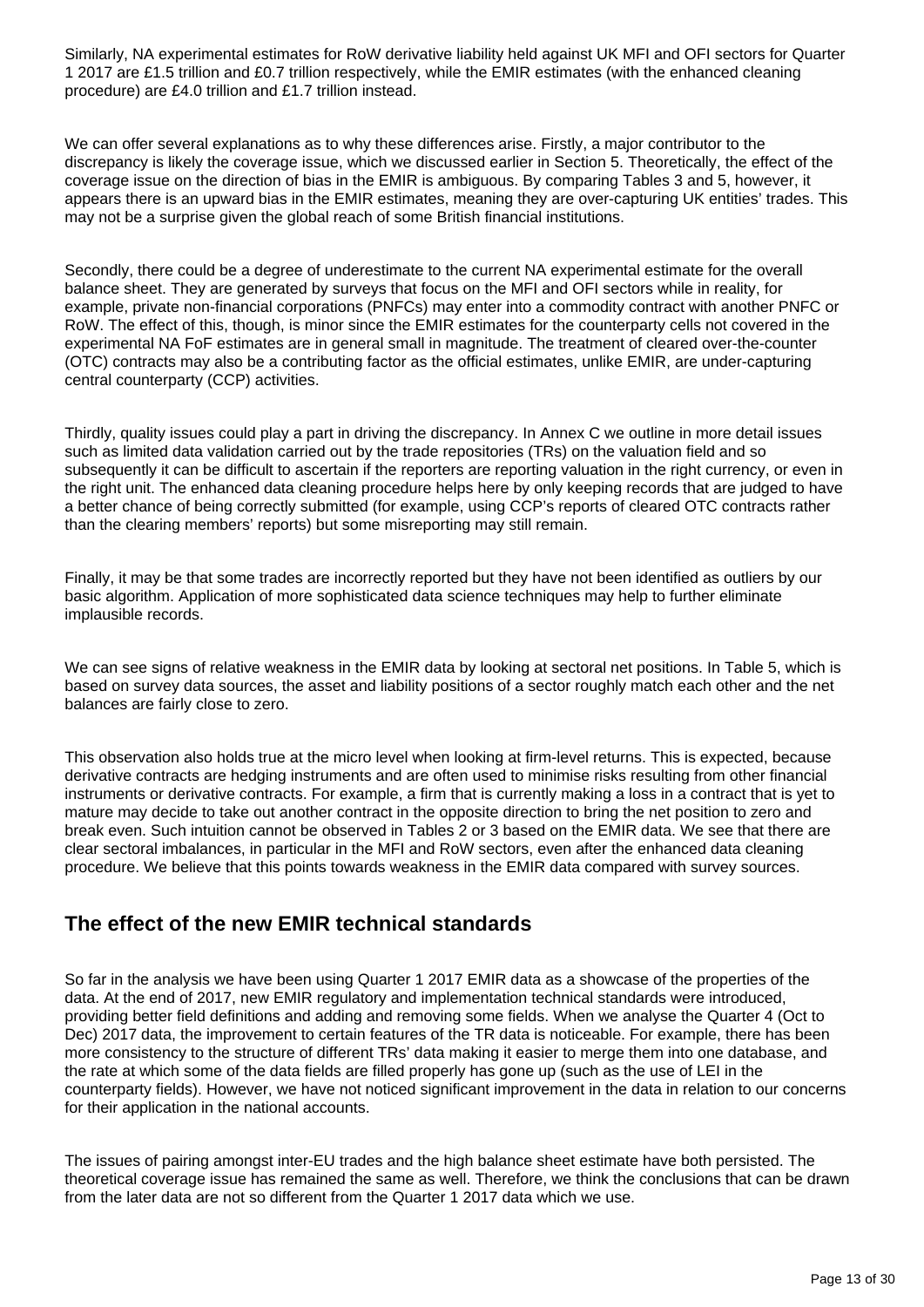In this section we discussed the value of the EMIR data to national accounts under the criteria of coverage, granularity, quality and availability of from-whom-to-whom. We also compare the results from the EMIR data to existing FoF estimates that are generated mainly using several surveys that cover the MFI and OFI sectors.

We find significant issues with aligning the EMIR-reported activities to the national accounts concepts of local and foreign activities. After analysing the data and speaking to practitioners and a trade repository, we also have significant doubts about the quality of the raw data, although this is to a large extent offset by an informed data cleaning procedure that takes advantage of the high-quality central clearing counterparties (CCP) reports in the data. On the other hand, the EMIR data do offer a great degree of granularity on instrument breakdown, and fromwhom-to-whom information is available at the entity level.

We notice that the EMIR estimates of the sectoral and economy-wide derivatives balance sheet and the net balance can be quite different from the current NA experimental estimates, especially on the interactions between the financial sectors and the rest of the world. The evidence points towards the EMIR estimates being unsuitable for use as a primary data source in the national accounts.

#### **Notes for: Considerations for applying EMIR in the national accounts**

- 1. One of the trade repositories, DTCC, used to have a proprietary field on branch location but since the end of 2017 has discontinued it at the request of ESMA. Our analysis shows that, where possible, the use of branch location can improve the matching of reported derivative holdings of UK banks between EMIR data and the Bank of England's Derivative Quarterly Survey.
- 2. Note it is not an issue for firms to book trades under overseas subsidiaries though, as they are separate legal entities and have different LEI numbers.

## <span id="page-13-0"></span>**6 . Alternative data sources for derivatives**

Alternative derivatives data sources to the European Market Infrastructure Regulation (EMIR) data exist, each with unique properties. It is, therefore, important to consider the optimal use of all available data sources in compiling derivatives statistics for the national accounts that are robust, granular and can provide from-whom-towhom information. This will involve identifying the sectors in which there are overlaps with the EMIR data in coverage and, where there are overlaps, establishing a hierarchy of dataset application.

The alternatives to the EMIR data that we have identified are the Bank of England's Derivative Quarterly (DQ) Survey, the ONS's Financial Services Survey (FSS), the ONS's Trusts Survey, the Solvency II (SII) administrative data on insurance companies, the ONS's Pension Funds Survey (PFS), and the ONS's Trusts Surveys. We have also identified the market in financial instruments directive II (MiFID II) administrative data as a potential source but it was quickly apparent that it lacks important information to be suitable for compiling derivative statistics in the national accounts.

The joint coverage of all the alternative datasets over the economy is shown in Figure 1, and can be considered as very good. The gaps in coverage are mostly over the household and general government sectors, which are not expected to be significant market participants in derivatives. In many of the from-whom-to-whom (FWTW) cells that EMIR data cover, especially the ones that involve a financial sector, there are overlaps with one or more alternative datasets.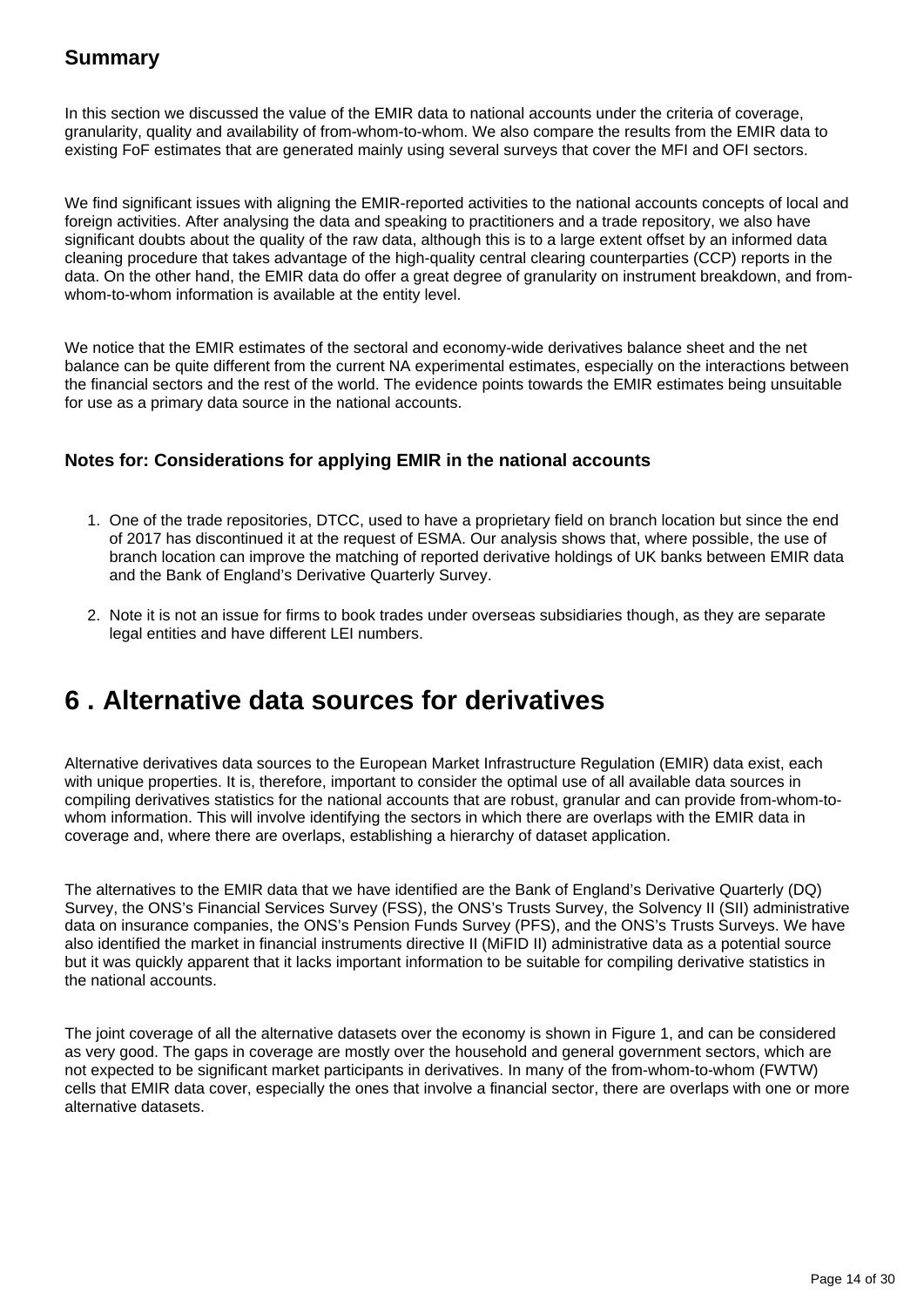

#### **Figure 1: the coverage of available data sources on derivatives over the economy Available data sources**

**Source: Office for National Statistics and European Market Infrastructure Regulation data**

In Annex D we provide a detailed discussion of all the alternative datasets and how they compare with the EMIR data. In general, we find that the alternative datasets are more fitting for use as primary information in the national accounts because of the way the surveys are designed to be consistent with national accounts definitions.

## <span id="page-14-0"></span>**7 . Proposal for the joint application of derivatives data sources**

We have undertaken a comprehensive review on the value of the European Market Infrastructure Regulation (EMIR) data to compiling derivative statistics in the national accounts. Through a combination of data analysis and speaking to industry experts, we have identified the merits and the weaknesses of the data in relation to their potential application in the national accounts. We have also compared the EMIR data against alternative data sources. We identify that the optimal approach to combining the EMIR data and other data sources in compiling national accounts derivatives flow of funds (FoF) estimates should bear four main elements.

### **Considerations in combining the data**

**Element 1: where alternative datasets to EMIR exist at the sectoral level and are superior in terms of data quality and consistency with national accounts definitions, they should be used as the primary sources for estimating the sectoral derivatives balance sheet positions and any granular breakdowns in the from-whom-to-whom matrix**

In comparing EMIR estimates with current experimental national accounts (NA) estimates based mostly on form DQ (derivative quarterly), Financial Services (FSS) and Trusts Surveys, we have found discrepancies in certain counterparty sector pairs. We attribute the differences primarily to the misalignment of definitions with NA and secondarily to quality concerns about EMIR fields. Our understanding of the alternative data sources reviewed in this article is that most of them do not suffer from the same coverage issues and are of superior quality to varying degrees in estimating the FoF balance sheets and certain granular breakdowns.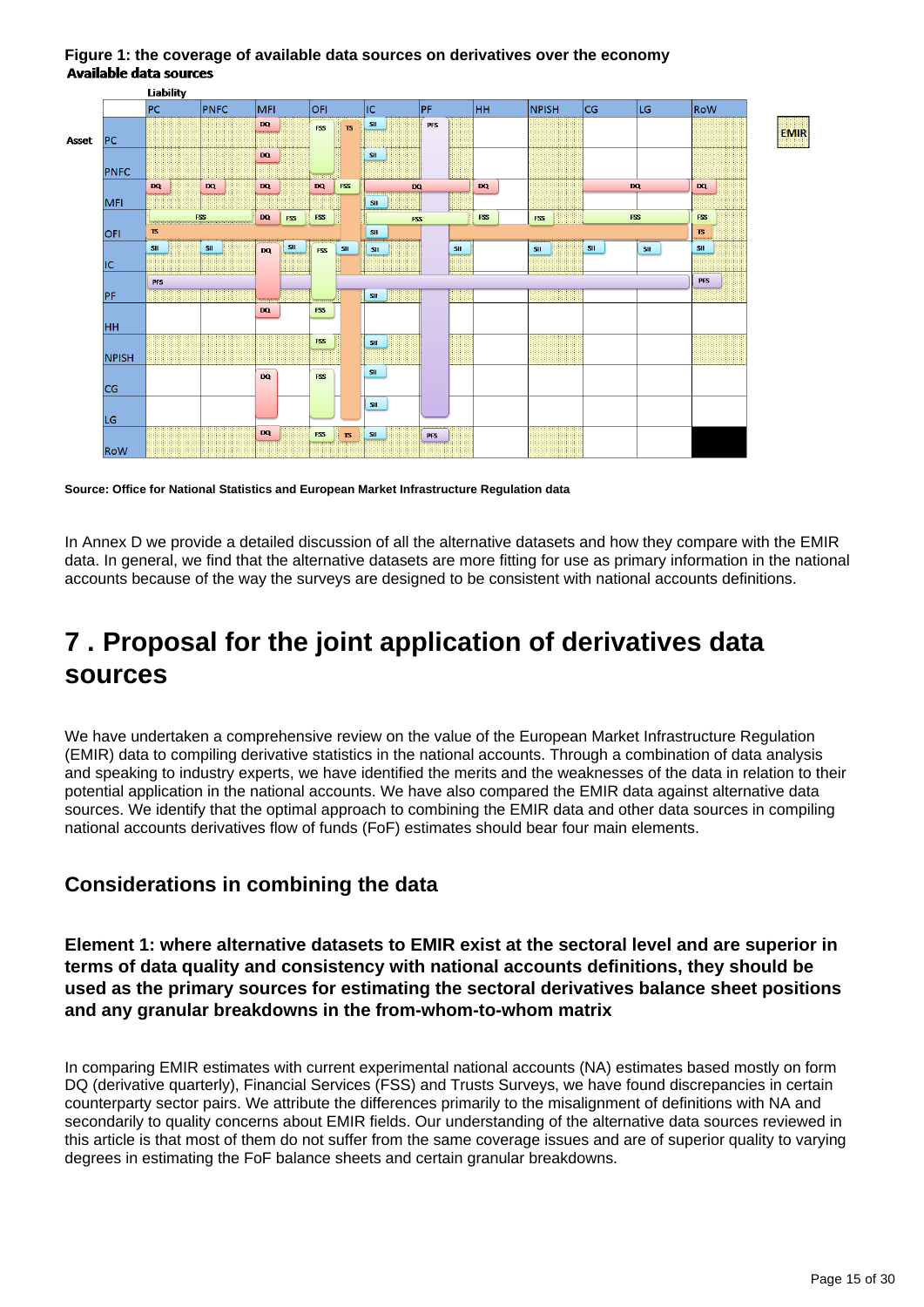For counterparty cells that are not covered by alternative data sources, the EMIR data could be utilised as the primary data source.

#### **Element 2: where granular breakdowns are not available from the primary source, the EMIR data can be used as a valuable secondary data source to inform the splits**

We propose splitting the from-whom-to-whom (FWTW) aggregates over four dimensions, to take advantage of the granular information available in the EMIR data:

- $\bullet$ asset class (interest rate, foreign exchange, credit, commodities, equity, other products)
- contract type (contracts for difference, option, future, forward, forward rate agreement, swap, other types)
- currency of contracts (pound sterling, US dollars, euro, other currencies)
- venue of execution (over-the-counter, exchange traded)

If there is user demand, it is feasible to split the rest of the world (RoW) sector by countries or regions of the world.

The second element of the optimal approach implies that the utilisation of the EMIR data could vary between FWTW cells in the FoF table, depending on the existing granularity of information in the alternative data sources. We expect the utilisation of the EMIR data to be high for the S.124 to S.127 and S.129 subsectors, as Trusts Surveys, FSS and the Pension Funds Survey (PFS) do not contain detailed instrument and/or counterparty breakdown. On the other hand, we expect the utilisation to be lower for the S.122 and S.128 subsectors, as form DQ already contains quite granular breakdowns (except venue and countries or world region of counterparties) while Solvency II (SII) administrative data are equally rich as the EMIR data across the proposed dimensions of split.



#### **Figure 2: proposed use of data sources in compiling derivatives FWTW estimates** Proposed use of data sources

**Source: Office for National Statistics and European Market Infrastructure Regulation data**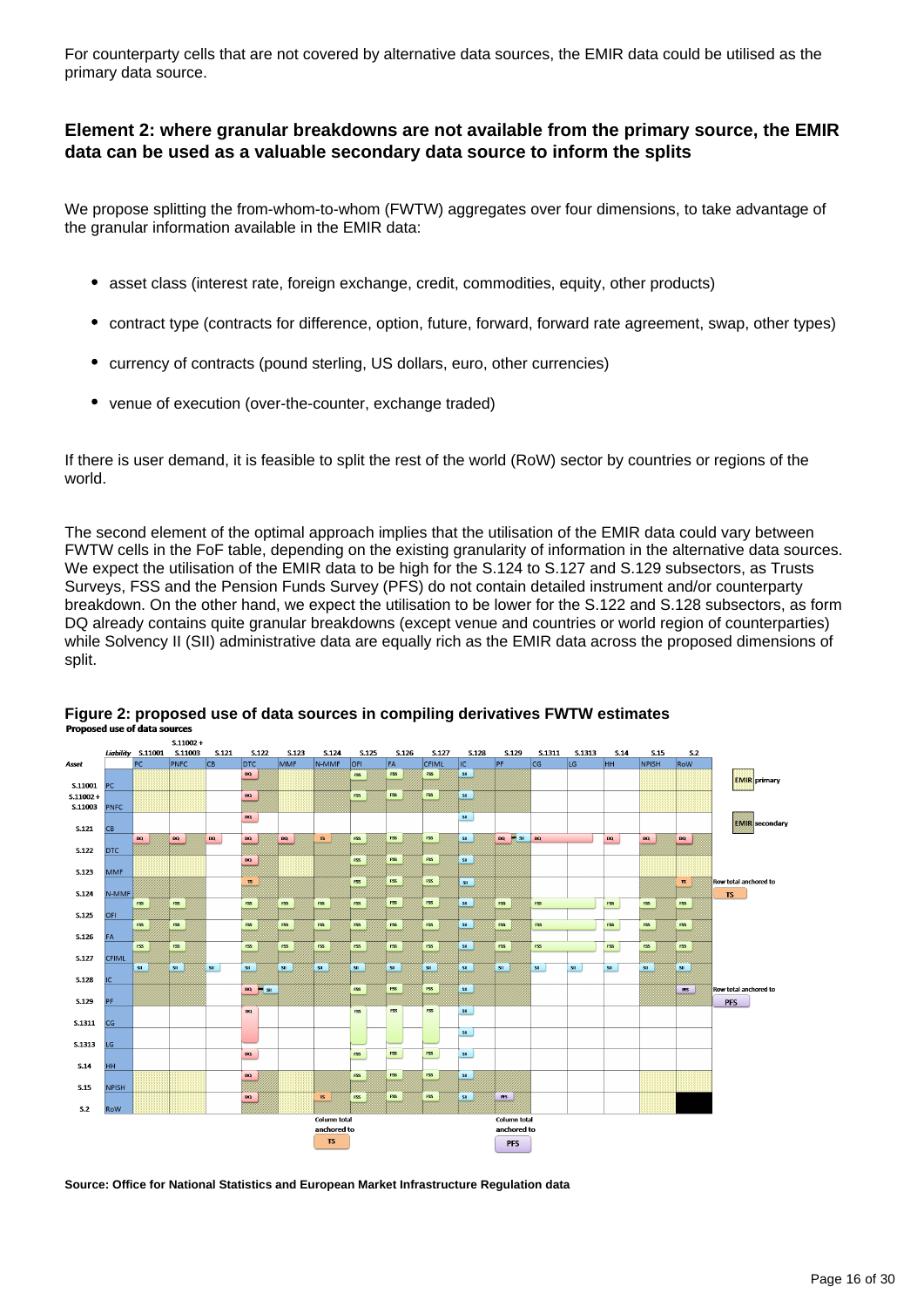Figure 2 shows a proposal for the combined use of the EMIR data and other data sources in populating the FoF matrixes. It assumes the FSS will be improved from its current version by having more granular counterparty breakdowns (such as splitting from insurance corporations and pension funds).

Note that in Figure 2 there are a number of FWTW cells where we are proposing to combine different data sources in estimating the balance sheet positions.

Firstly, for the S.124 and S.128 subsectors, we are proposing to anchor the column and row totals to the Trusts Surveys and PFS returns, while using DQ, FSS and SII estimates to populate specific FWTW cells where possible. The resulting residuals from deducting DQ, FSS, and SII estimates from the S.124 and S.128 local sectors aggregate will be split over the remaining FWTW cells using weights from the EMIR data. This is so because Trusts Surveys and PFS only ask for aggregates for the local sectors as a whole but lack further granularity.

Secondly, as DQ treats the insurance corporations and pension funds subsectors as one counterparty, we are proposing to estimate S.122-to-S.129 holdings by subtracting the SII S.122-to-S.128 estimates from DQ S.122-toinsurance companies and pension funds (ICPF) estimates. We view this as a superior method to using the EMIR data directly to estimate S.122-to-S.129 balance sheets.

A demonstration of the potential intermediate EMIR output to be generated on and extracted from the BoE server is shown in Table 6. For every end of quarter, we are proposing to aggregate the EMIR data and generate a summary table of EMIR valuations across six dimensions:

- asset counterparty sector
- liability counterparty sector
- asset class
- contract type
- currency of contract
- venue of execution (can be extended to include collaterisation and other fields if there is sufficient user demand)

This approach allows flexible bottom-up aggregation of the splits to the required levels of granularity in complementing alternative data sources.

|                      | $\frac{1}{2}$ and $\frac{1}{2}$ . This same the criterial of $\frac{1}{2}$ . Then the state $\frac{1}{2}$ of $\frac{1}{2}$ and $\frac{1}{2}$ and $\frac{1}{2}$ and $\frac{1}{2}$ and $\frac{1}{2}$ and $\frac{1}{2}$ and $\frac{1}{2}$ and $\frac{1}{2}$ and $\frac{1}{2}$ and $\$ |                      |                             |                      |                 |              |                      |  |  |  |  |
|----------------------|------------------------------------------------------------------------------------------------------------------------------------------------------------------------------------------------------------------------------------------------------------------------------------|----------------------|-----------------------------|----------------------|-----------------|--------------|----------------------|--|--|--|--|
| <b>Date</b>          | Liability<br><b>Asset</b><br>sector<br>sector                                                                                                                                                                                                                                      |                      | <b>Class</b><br><b>Type</b> |                      | <b>Currency</b> | <b>Venue</b> | Value (£)            |  |  |  |  |
| 17Q1                 | S.122                                                                                                                                                                                                                                                                              | S.126                | IR                          | SW                   | <b>EUR</b>      | <b>ETD</b>   | 0.5 <sub>m</sub>     |  |  |  |  |
| 17Q1                 | S.122                                                                                                                                                                                                                                                                              | S.126                | FX                          | FU                   | <b>USD</b>      | <b>ETD</b>   | 1.3 <sub>m</sub>     |  |  |  |  |
| 17Q1                 | S.122                                                                                                                                                                                                                                                                              | S.2                  | CO                          | OP                   | <b>GBP</b>      | <b>OTC</b>   | 0.8 <sub>m</sub>     |  |  |  |  |
| 17Q1                 | S.122                                                                                                                                                                                                                                                                              | S.2                  | <b>CD</b>                   | <b>SW</b>            | <b>GBP</b>      | <b>OTC</b>   | 2.5 <sub>m</sub>     |  |  |  |  |
| $\sim$ $\sim$ $\sim$ | $\cdots$                                                                                                                                                                                                                                                                           | $\sim$ $\sim$ $\sim$ | $\cdots$                    | $\sim$ $\sim$ $\sim$ | $\cdots$        | $\cdots$     | $\sim$ $\sim$ $\sim$ |  |  |  |  |

Table 6: A made-up example of EMIR output table to be extracted from the BoE server

Source: Office for National Statistics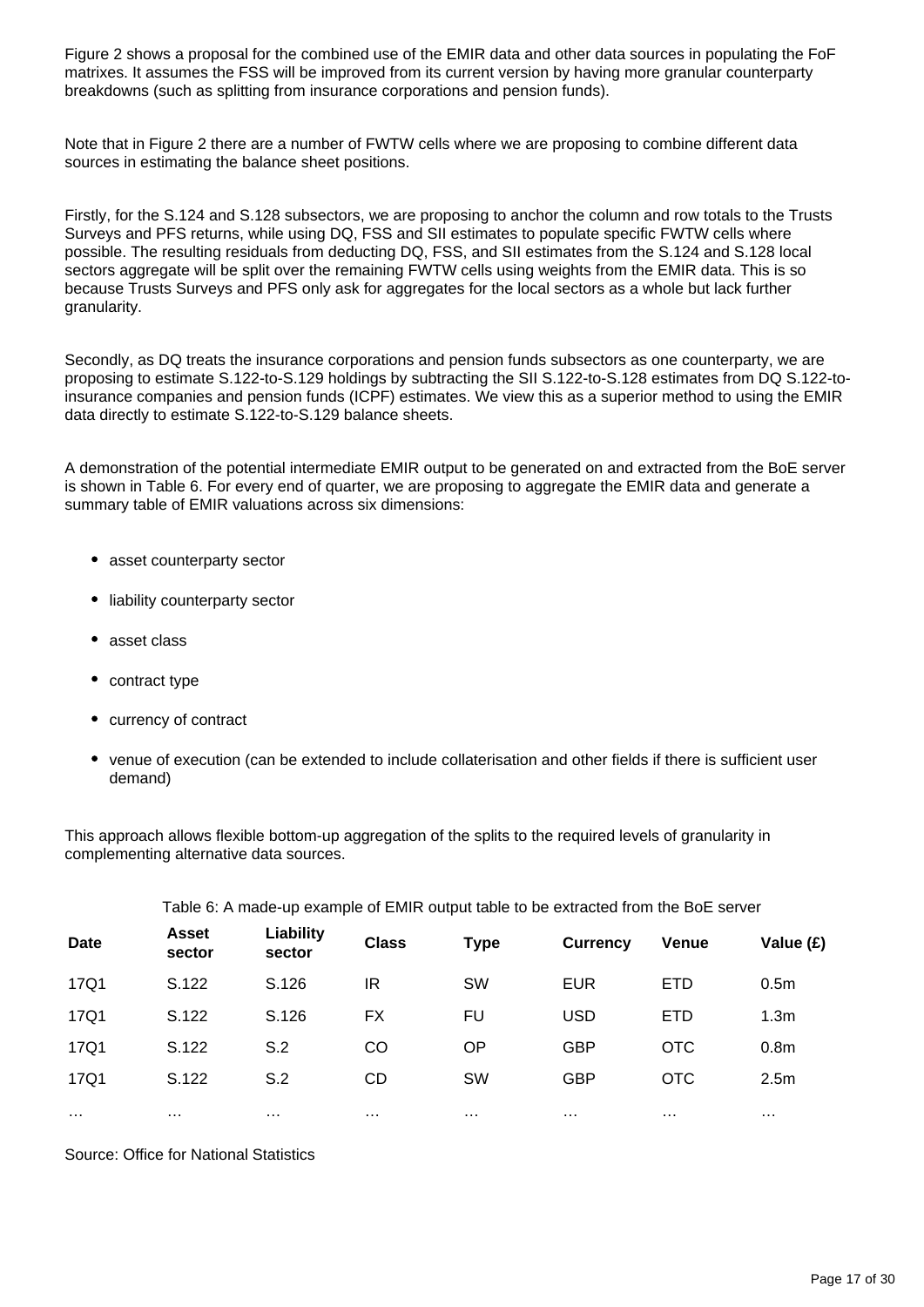#### **Element 3: continue to improve the cleaning and outlier detection procedures for using the EMIR data, with a view to applying data science techniques**

Currently, we use a simple rule of thumb to detect valuation outliers in the EMIR data, combining criteria on the absolute size of the valuation and the share that a contract takes up within its specific market. While this is successful at removing some outliers, it does not always work.

For example, if an entity holds many of the same contracts and has mistakenly uplifted all of them by some significant but unknown factor while the valuation of each contract still comes in under the acceptance threshold on size, these trades would pass the current outlier test. In fact, we think at least some of the discrepancies at the micro-level when comparing EMIR and DQ estimates are due to this issue.

The problem is not straightforward to fix, as without exploiting information about other contracts, there is no basis to determine if the valuation of a contract is abnormal. A more sophisticated approach to detecting outliers could be to develop data science methods in order to exploit the high dimensions and sheer volume of the EMIR data in predicting the likely valuation for each trade.

#### **Element 4: continue to follow the policy and user landscapes of EMIR in the next two years to monitor changes to the content and quality of the EMIR data and their value to the national accounts**

The sheer volume and the richness of the EMIR data mean that their potential for application in different policy spheres is high. While we currently do not consider the EMIR data suitable as a primary data source in the national accounts, they are very useful tools in financial stability policy-setting and increasingly more and more European central banks and authorities are looking to exploit the data. The ONS should therefore continue to follow EMIR-related policy development and upcoming use cases of the EMIR data by the Bank of England and in other countries in order to reap the benefits of future research on the EMIR data.

## <span id="page-17-0"></span>**8 . Author**

Keith Lai, Office for National Statistics.

## <span id="page-17-1"></span>**9 . References**

Akritidis, L. (2018) "Experimental financial statistics for insurance using Solvency II regulatory data – enhanced financial accounts (UK flow of funds)"

Evans (2017) "Economic Statistics Transformation Programme: enhanced financial accounts (UK flow of funds) – 2017 matrix update"

Fache-Rousova, L., Osiewicz, M., Kulmala, K.M. (2016) "Reporting of derivatives transactions in Europe – Exploring the potential of EMIR micro data against the challenges of aggregation across six trade repositories"

House of Commons Treasury committee report (2009). "Banking Crisis: regulation and supervision: Responses from the Government and Financial Services Authority to the Committee's Fourteenth Report of Session 2008-09" Treasury Committee Publications

Lai, K. (2017) "Economic Statistics Transformation Programme: enhanced financial accounts (UK flow of funds) progress on financial derivatives data"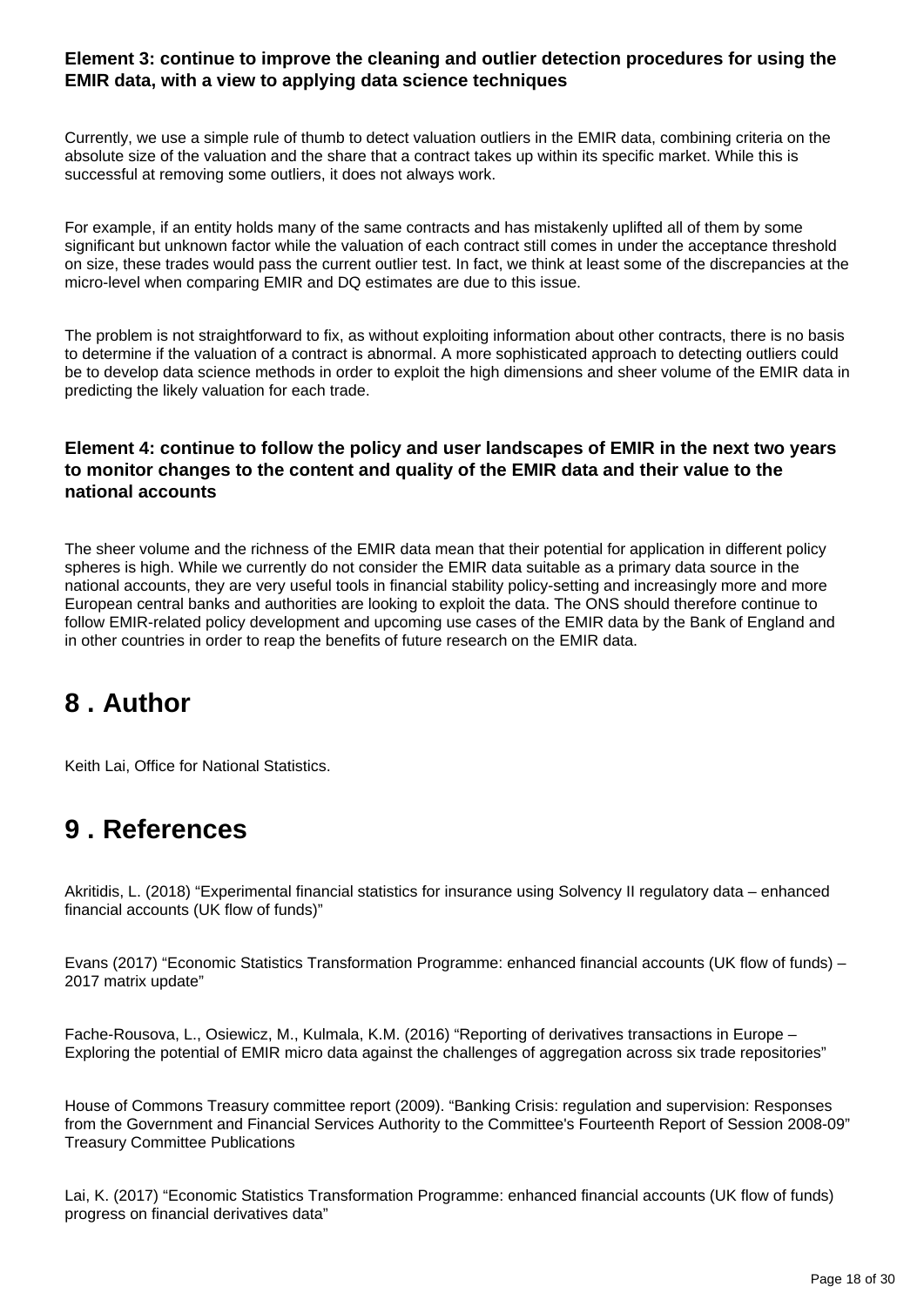Levy, S. (2018) "Pensions in the national accounts, a fuller picture of the UK's funded and unfunded pension obligations: 2010 to 2015"

Li, S. and Marinc, M. (2014). "The use of financial derivatives and risks of U.S. bank holding companies" International Review of Financial Analysis

Miller, K. (2018) "Economic Statistics Transformation Programme: enhanced financial accounts (UK flow of funds) – shadow banking introductory article"

OECD (2013) "The role of banks, equity markets and institutional investors in long-term financing for growth and development"

Rahman, A. (2015) "Over-the-counter derivatives, central clearing and financial stability"

## <span id="page-18-0"></span>**10 . Annex A: "Basic" and "enhanced" data cleaning procedures**

The "basic" data-cleaning procedure involves seven steps in converting the European Market Infrastructure Regulation (EMIR) raw data into the flow of funds (FoF) matrix:

Step 1) Basic cleaning and formatting of the raw data within each trade repository (TR)

Step 2) Removing duplicated reports within a TR using trade identifiers. Reporting duplication is expected for inter-EU trades because the reporting obligation of EMIR requires that all non-exempt EU entities report their trades, meaning an inter-EU trade should be reported twice, one time by each counterparty side

Step 3) Aggregating all individual TRs' data into one dataset and removing inter-TR duplication. This is necessary because counterparties to a trade can choose to report to different trade repositories.

Step 4) Merging TR data with mappings on: a) Legal Entity Identifier (LEI) to Standard Industrial Classification (SIC) codes/European System of Accounts: ESA 2010 sectors of the economy; b) Classification of Financial Instrument (CFI) codes to asset class and contract type, and; c) non-sterling valuation to sterling valuation

Step 5) Assigning asset and liability counterparty for each trade based on the sign of the valuation field

Step 6) Remove outliers according to a simple rule of thumb: trades that are worth over £1 billion or make up over 50% of the market (defined by the counterparty sectors, asset class and contract type) are removed

Step 7) Summing up value of contracts by asset class, contract type and the asset-liability sector pairs The "enhanced" approach involves an extra step 1b (between steps 1 and 2 above) where TR records are first filtered based on the trading arrangement and reporter: a) for over-the-counter (OTC) cleared contracts, trade reports submitted by central clearing counterparties (CCP) are kept while clearing member's reports are discarded; b) for exchange-traded (ETD) contracts, clearing member's reports are kept while central counterparty (CCP) reports are discarded; c) for uncleared trades, no filtering is applied.

This modification benefited from discussions with Bank of England and represents the author's informed judgement about the quality of trade reports submitted by different reporters under different trading arrangements, and the ability to match to CCP public accounts.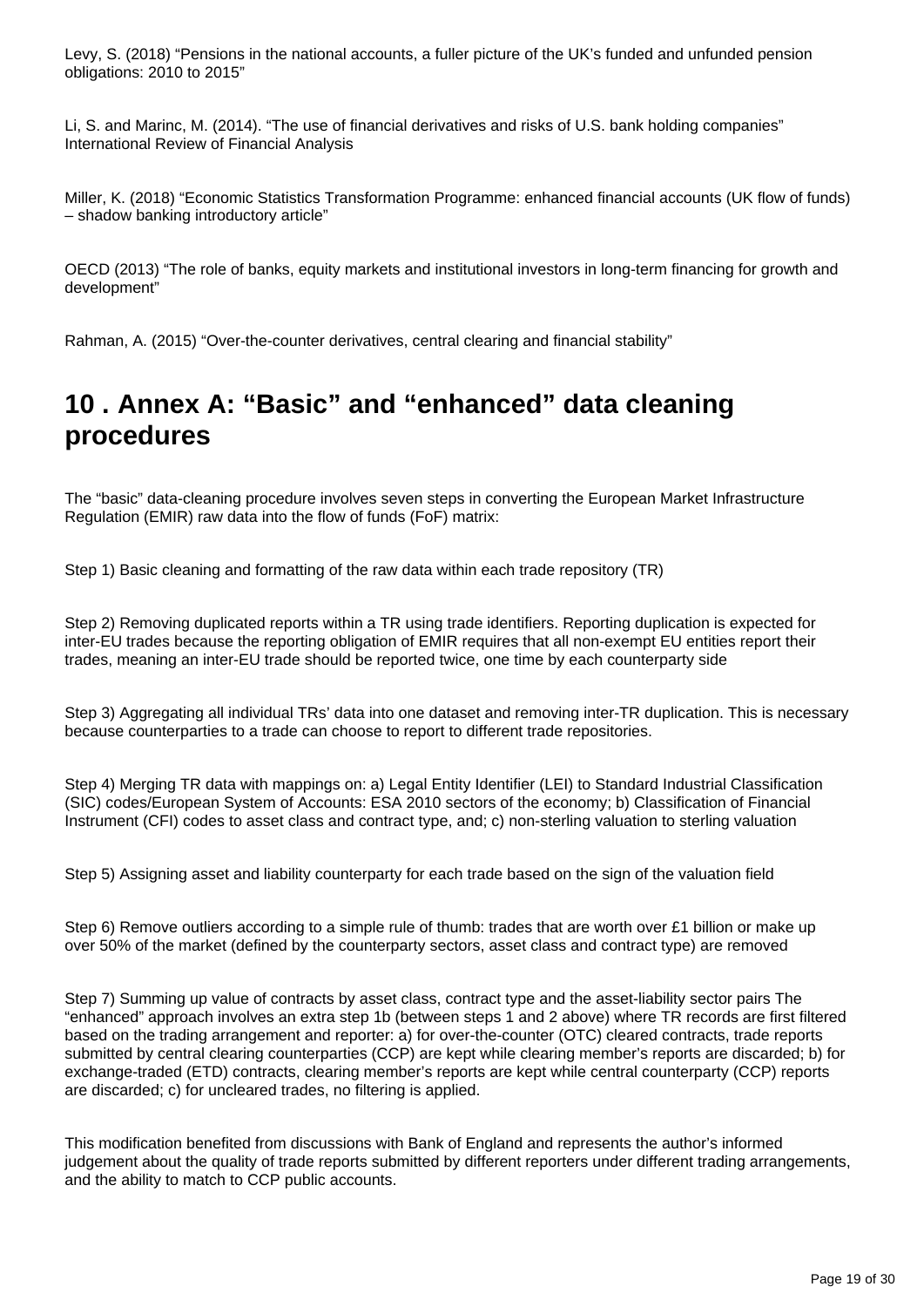## <span id="page-19-0"></span>**11 . Annex B: Illustration of EMIR coverage issue**

The reporting obligation of European Market Infrastructure Regulation (EMIR) applies to all EU entities (except natural persons, central banks and other government/EU bodies charged with managing public debt) entering into any derivatives contracts. This means that all listed and unlisted contracts, even highly bespoke ones, undertaken by all non-exempt UK entities shall be reported. The coverage of the dataset, in terms of derivative instruments and UK economic sectors, should therefore be very close to being comprehensive.

In practice, EMIR reporting is implemented at the legal entity level and activities of firms are identified through the Legal Entity Identifier (LEI) numbers without any branch location information  $1$ . Unfortunately, this creates an issue in aligning the reported trades to the national accounts definitions of local and overseas activities. A UK legal entity can have operations around the world under its overseas branches  $2$ , and under EMIR reporting obligation all these activities, whether in EU or not, shall have to be reported.

For example, EMIR captures all derivatives contracts of HSBC plc (a UK legal entity), including those taken up by its overseas branches in all over the world. The national accounts are only concerned with its local activities (as reported by the local reporting units) in the UK and would like to separately classify the activities of its overseas branches as under the rest of the world sector, but since in the EMIR data there is no field to separately identify the location of the contracts, we are unable to assign the trades correctly as local or overseas activities. In this case, to take the LEI-level data on face value will therefore lead to an upward bias in estimating the local activities of UK legal entities.

Conversely, a non-EU legal entity can have activities in the UK that we want to capture as part of the local economy, but unless these trades are undertaken against a European entity they will not be covered by the reporting obligation under EMIR. For example, if the London branch of Citibank N.A. takes out a contract with the London branch of JP Morgan Chase Bank N.A. (both banks are US legal entity), we would want to capture it as an inter-monetary financial institutions trade within the UK, but the trade will not show up in the TR data as it is between two entities not covered by  $EMIR<sup>3</sup>$ . In this case, using EMIR data on face value will lead to an underestimate of UK local activities.

This issue is further exacerbated by the fact that the Bank of England (and by extension the Office for National Statistics (ONS)) only has legal rights to access trade reports that involve a UK counterparty or central counterparty (CCP) or reference as underlying UK entities or UK sovereign debt  $4$ . This means that the reports of contracts between non-UK European entities (which can have a strong presence in the UK, such as Deutsche Bank AG, UBS AG, and others) are in general also not accessible to us. Exceptions to this are, for example, when the contracts reference a sterling instrument, and where the trades are novated and cleared by a UK CCP: in the process of novating the contracts, the CCP, which is a UK entity, becomes a counterparty to the trades and hence it would submit reports to a EMIR trade repository.

Figure 4 provides an illustration that shows approximately the misalignment issue of the EMIR data with the national accounts concept of local activities. It is an approximation because it is purely based on the geography in which the activities and the counterparties are based.

We abstract from the subtle points that: 1) contracts referencing UK entities and UK sovereign debt are captured by the EMIR data we can access, regardless of where the counterparties are based; 2) the role that UK CCPs play on capturing over-the-counter (OTC) contracts taken out in the UK by non-UK entities; and 3) UK activities of UK branches of foreign firms are captured to the extent that they involve a UK entity as counterparty although those activities cannot be separated out as mentioned previously.

With those caveats in mind, the largest region in red in Figure 1 represents all the derivative contracts that exist in the global financial system.

The teal region represents the contracts take place within the UK and what the national accounts would consider as within the local economy.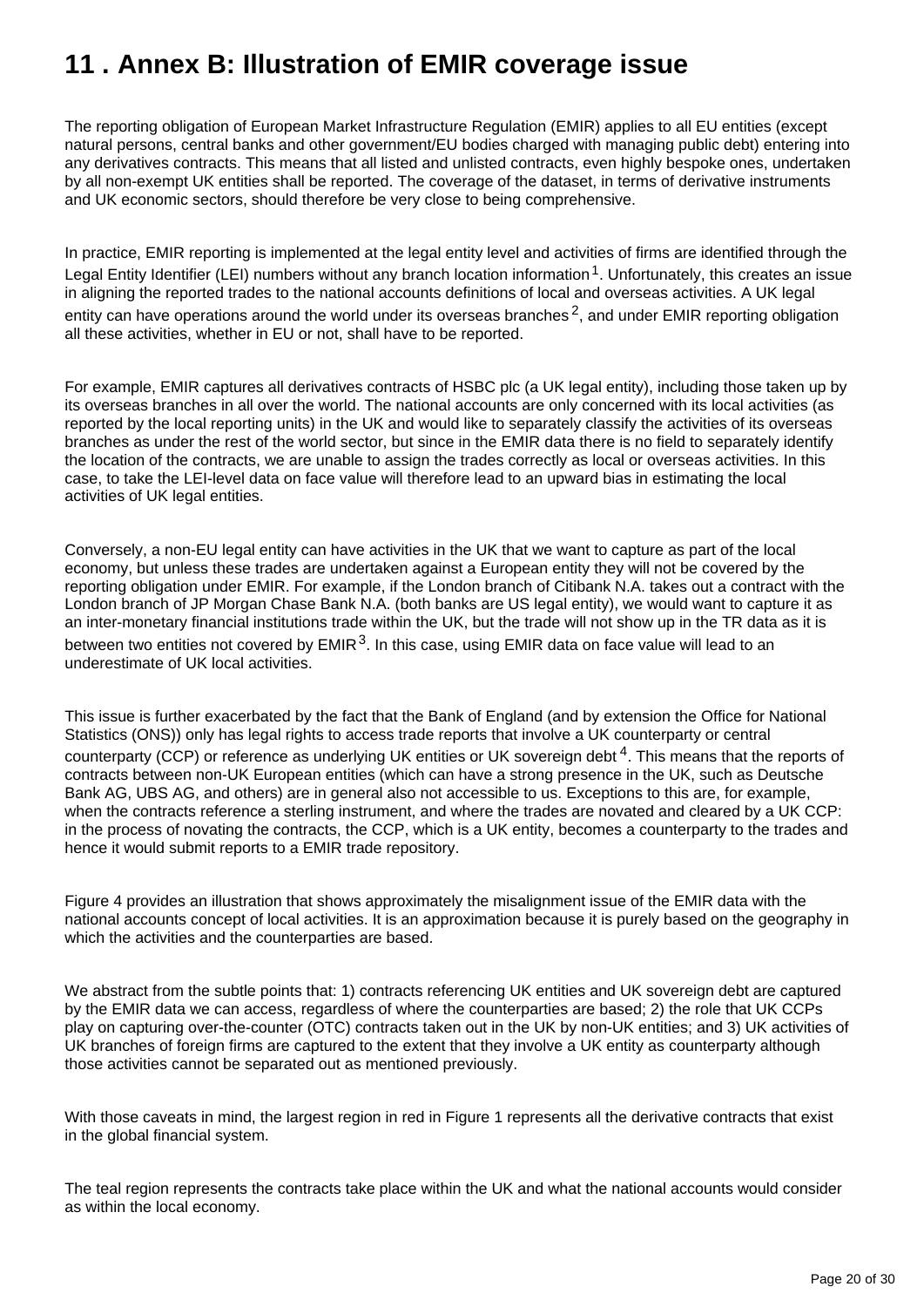The blue region represents contracts that are reported under EMIR, which are contracts taken out by EU legal entities. They are not the same as contracts that take place within the EU.

Within the blue region of all EMIR reports, the orange region represents EMIR reports that are accessible to the Bank of England, which is the subset of trades that involve at least one UK legal entity. Again, they are not the same as contracts that take place within the UK.

The teal region is what the national accounts try to capture, but instead the EMIR data accessed via the Bank of England covers the orange region, which does not overlap completely with the teal region.

We can immediately see that the EMIR (Bank of England) region is not a good estimate of the national accounts region. They don't necessarily overlap and the sizes can be quite different as they capture different contracts.



**Figure 3: a Venn diagram illustrating the coverage of activities by different definitions**

**Source: Office for National Statistics**

The extent to which misalignment of definitions is an issue in practice depends on the degree of the underlap between the teal and orange regions in Figure 4. Theoretically, the more focused the local entities are on the local derivatives market and the more closed the financial system is, the degree of overlap is likely to be high. However, the UK financial system is likely very different from that description: UK banks and other financial institutions have vast overseas presence, while overseas entities and their interactions with each other are a large part of the UK finance industry.

To shed light on the potential extent of the coverage issue, we have carried out an internal analysis of the gross derivative assets and liabilities positions from the EMIR data compared against that from the Bank of England Derivative Quarterly (DQ) Survey for 17 major banks in the UK. As the DQ Survey is designed for national accounting purposes, its estimates can be considered the benchmark in identifying coverage issues in the EMIR data.

We find that substantial differences between the two estimates, ranging from tens of billions GBP to £1 trillion, exist at the institutional level. The coverage issue alone cannot explain all the differences, but the patterns in the results, which we cannot share because of confidentiality agreement, are largely in line with our understanding of the direction of bias that it can cause.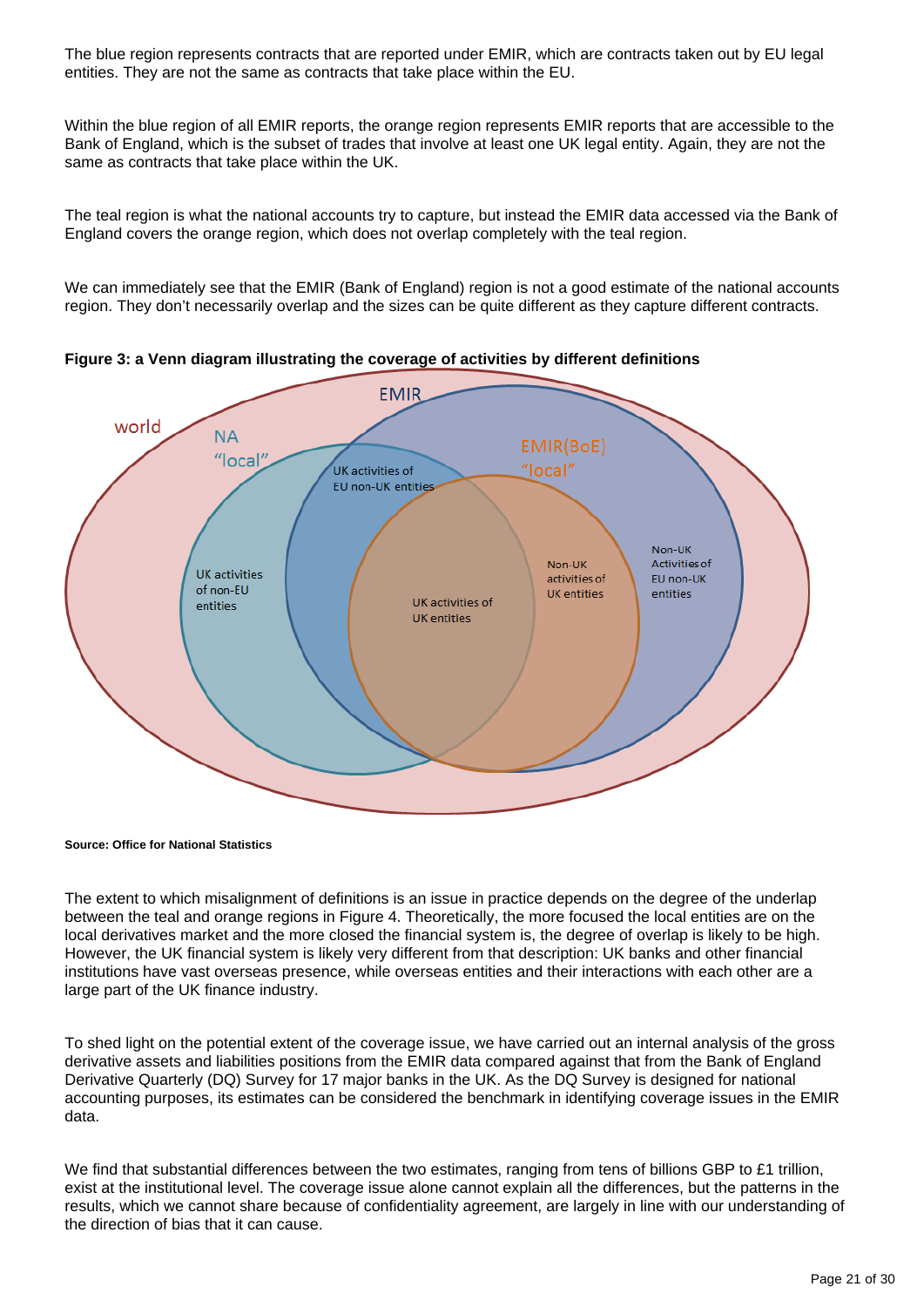Firstly, the estimates of derivatives assets and liabilities of banks with UK Legal Entity Identifiers (LEIs) are in general higher in the EMIR data than in the DQ Survey. This is likely because of the inclusion of overseas activities of these banks in the EMIR data.

Secondly, the UK subsidiaries of foreign banks have higher balances in the EMIR data. This can be because of the EMIR reporting of contracts that they take on behalf of their foreign parents, which DQ explicitly asks them to exclude. Similarly, EU banks in general also show higher estimates in the EMIR data. This can be because of the EMIR data capturing contracts against UK firms that the overseas headquarters take up, which again are excluded by form DQ. US banks, on the other hand, have lower estimates in the EMIR data. This is expected since their local activities are only covered fully by the DQ Survey not EMIR.

There is no good solution to the coverage issue as within the EMIR data there is currently no flag on the location of activities, and the design of EMIR means local activities of foreign entities in general do not have to be covered,. Even then, since these trades are carried out by an entity with foreign LEI, we would always have to assign them to the RoW sector and are unable to correctly identify which trades are actually local.

#### **Notes for: Annex B: Illustration of EMIR coverage issue**

- 1. One of the trade repositories, DTCC, used to have a proprietary field on branch location but since the end of 2017 has discontinued it at the request of ESMA. Our analysis shows that, where possible, the use of branch location can improve the matching of reported derivative holdings of UK banks between EMIR data and the Bank of England's Derivative Quarterly Survey.
- 2. Note it is not an issue for firms to book trades under overseas subsidiaries though, as they are separate legal entities and have different LEI numbers.
- 3. In reality some still get reported (over-compliance) but they are exceptions.
- 4. This was true at the time the analysis was made. Access rights have in part changed in April 2019.

## <span id="page-21-0"></span>**12 . Annex C: Raw EMIR data quality concerns**

Our main areas of concerns with raw European Market Infrastructure Regulation (EMIR) data are:

- missing records
- difficulty in removing paired records
- treatment of cleared over-the-counter (OTC) contracts
- incorrect data

We focus our discussion on the quality of the variables that are critical for compiling the national accounts:

- trade identifier
- counterparty identifier
- product identifier
- valuation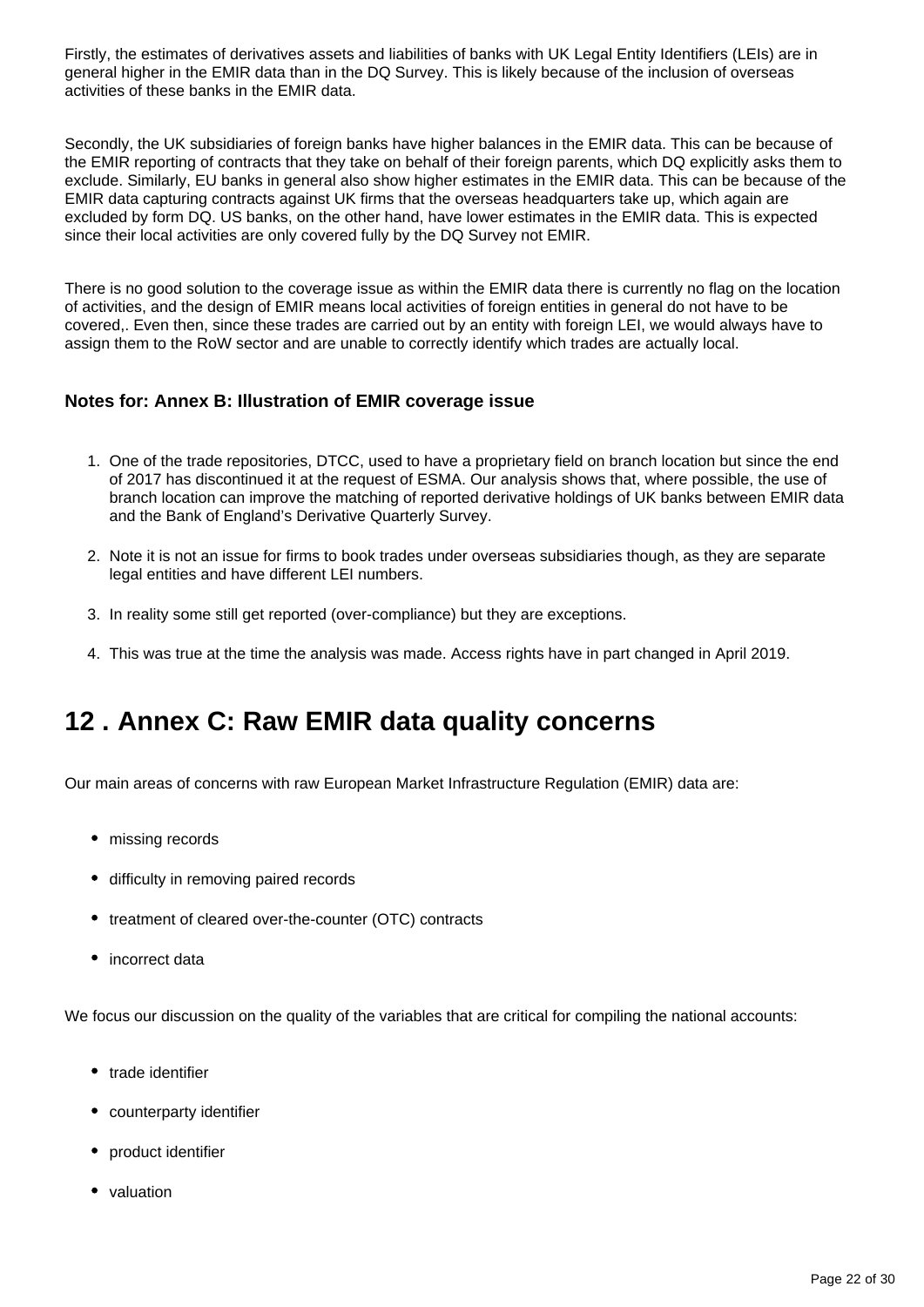## **Missing records**

Since EMIR reporting began in February 2014, there has only been one enforcement action taken by the Financial Conduct Authority (FCA). It was a £34 million fine against Merrill Lynch International for failing to report 68.5 million transactions over a two-year period between February 2014 and February 2016.

Anecdotal evidence from speaking to a major trade repository (TR) suggests that under-compliance is more prevalent than the sole enforcement action would indicate. Firms often have bespoke in-house systems to log derivative transactions for their trading purposes, but these systems rarely speak to the EMIR template directly and so it is costly for firms, particularly ones that are involved in a large number of trades, to develop systems to submit EMIR reports.

The high dimensions of the reporting template, the lack of clarity on the size of fines and the low occurrence of enforcement actions could mean that for some firms it may be cost-efficient to not comply at all. This potentially leads to missing data of non-random nature. Our data cleaning procedure, which filters the raw data based on the credibility of the reporters under different trading arrangements, mitigates this issue to a certain extent.

### **Difficulty in reconciling records for the same trade using trade ID**

The EMIR reporting obligation requires all non-exempt entities in the EU to report their transactions. This means that for an inter-EU trade, the two sides of the contract will both need to submit a report to an EMIR trade repository.

In order to meaningfully aggregate the data to arrive at a sectoral or national level estimate of assets and liabilities, we need to reconcile the information between the duplicated reports and remove one of the pair from the final database. However, as noted by Fache-Rousova and others (2016), pairing rate is low particularly in case of trades reported to different TRs. For the Quarter 1 (Jan to Mar) 2017 data cleaned using the enhanced procedure, the pairing rate for inter-EU trade, defined as the proportion of trades that can be paired by Trade ID, stands at about 40%.

Anecdotal evidence from speaking to a TR suggests one reason for failure to match could be because of situations where the reporting firms submit dummy reports with interim trade IDs to satisfy the timeliness requirement under the reporting obligation, but when they submit the final reports with different and final trade IDs they may not bother to remove the dummy reports.

The inability to de-duplicate records could lead to an exaggeration of the balance sheet during aggregation of the valuation field. Fache-Rousova and others (2016) in dealing with this produces a range of low, middle and high estimates, assigning 0%, 50% and 100% weight respectively to the unpaired trade between EU counterparties.

In this article (for example in Tables 2 and 3) we have assumed 100% weight as a rule of thumb. In other words, we are treating every unpaired inter-EU record as not duplicated elsewhere on the database. This is likely to result in an over-estimate, but equally, we think using a 50% weight will result in under-estimate, as it instead assumes that every unpaired inter-EU trade can be paired on the database. In reality the optimal weight is likely somewhere in between 50% and 100%.

We expect that some unpaired trades could have been matched if the use of trade IDs is perfect, but even then because of the cost barrier and likely under-compliance mentioned previously, it is unlikely that all unpaired trades would have been matched.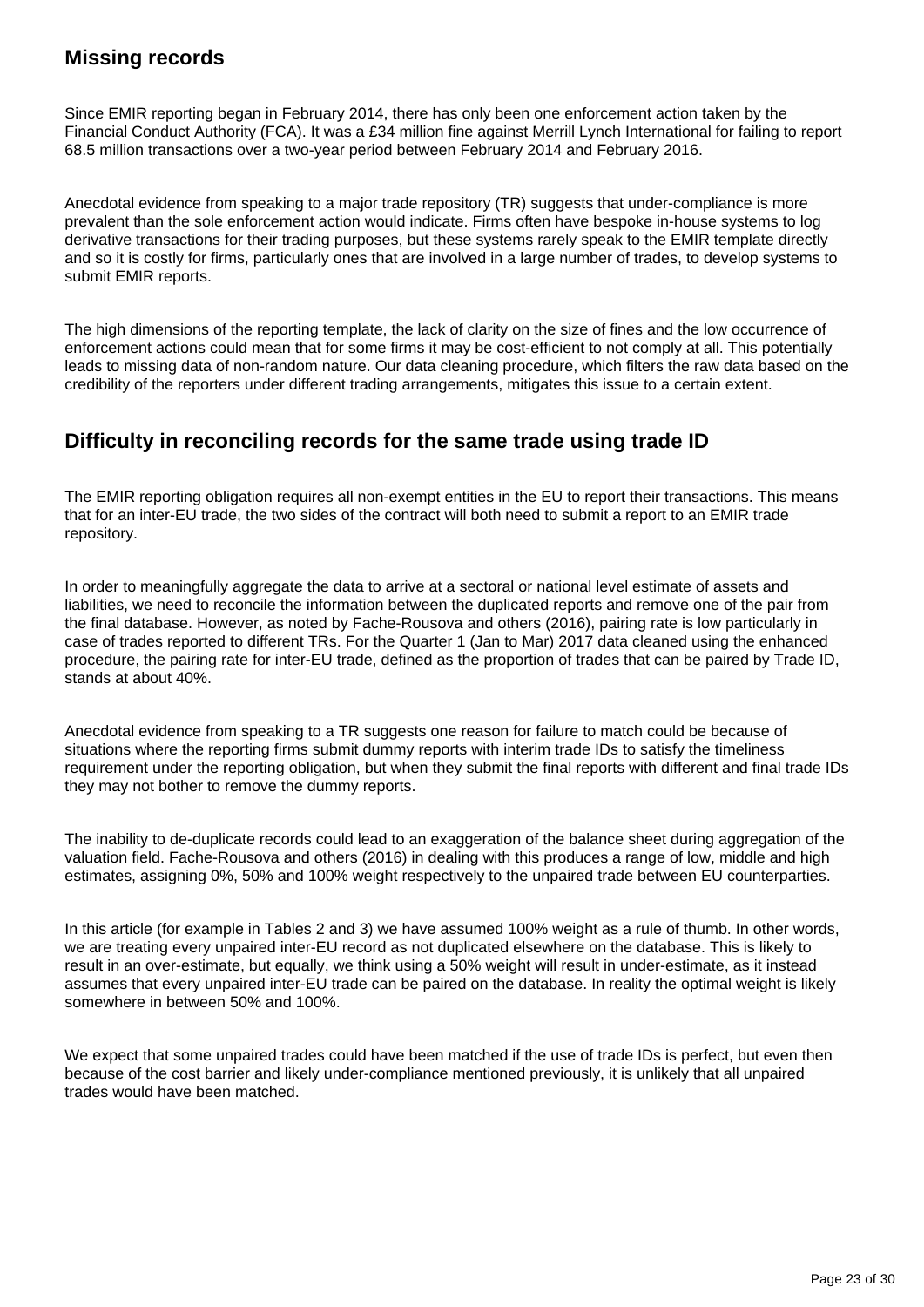### **Treatment of cleared OTC trades**

Under EMIR, a cleared OTC trade can be reported four times on the trade repositories database: two reports on the first leg of the trade between a clearing member and the central clearing counterparty (CCP), and two reports on the second leg between the CCP and the other clearing member, and the two legs would be recorded under different trade identifiers.

If the clearing members are trading on behalf of their clients, this can lead to even more reports and trade identifiers of the same trade being submitted to TRs. This feature of the EMIR data presents both theoretical and practical issues when we attempt to estimate the sectoral or economy-wide balance sheet.

The latest EU manual on compiling national accounts, the European System of Accounts 2010 (ESA 2010), is silent on the theoretical treatment of the clearing activities of CCP. The industry norm recognises a cleared OTC trade as one contract rather than multiple ones as reported under EMIR. On the other hand, it is also clear that a clearing arrangement involving a CCP disconnects the financial claim or obligation relationship that would have otherwise existed directly between the trading counterparties, and centralises these entitlements or obligations within the CCP.

For example, if a clearing member is unable to honour its cleared contracts and becomes bankrupt, the CCP through which these contracts are cleared is still obliged to pay the other trading party. Since a financial asset (liability) in ESA 2010 is defined as a financial claim (obligation) and since a clearing arrangement would by design create an extra layer of claim and obligation, there is an argument for the two legs of OTC-cleared trades to be counted as separate assets or liabilities from a national accounting point of view.

Tables 2 and 3 assume at the moment that the different legs will be counted as separate contracts. We understand that this could overstate the cleared OTC trades balance sheet in the economy compared with industry norm or even current data sources (which are not fully capturing CCP activities). The Office for National Statistics (ONS) will undertake an internal review to recommend on the appropriate treatment of CCP activities, and improve coverage of CCP activities in the Financial Services Survey.

Even if the theoretical ambiguity over the treatment of cleared OTC trades is resolved, there are still practical issues anyway in aggregating the data appropriately. In the event the internal review recommends treating the multiple reports over different legs as one contract, the lack of a common trade identifier linking the different legs of the same trade means that our ability to de-duplicate properly is severely limited and may have to rely on probabilistic matching approaches.

If the internal review recommends the different legs are to be treated separately, during the de-duplication process we can specify for the same trade identifier to use the CCP (both UK and non-UK) report and discard the clearing member report. This is the enhanced approach that we have implemented in producing Table 3, but it is not without caveats: there is an inconsistency issue in how OTC cleared trades are reported in the EMIR data.

If each cleared OTC trade is indeed reported four times (two times on each leg, one by the CCP and one by the clearing member), we expect the overall number of CCP reports and clearing member reports of cleared OTC trades to be similar across the entire EMIR data. We have found this to be untrue in the data and that there are many more CCP reports than clearing member reports (the difference stands at about 1 million). We are unable to ascertain exactly how much of the difference is driven by under-compliance by clearing members, overreporting by CCP, or that some cleared trades are reported differently (and incorrectly) under other arrangements. These scenarios can have different implications on the robustness of balance sheet estimates of cleared OTC trades based purely on CCP reports.

### **Incorrect data**

The EMIR reporting landscape has some unfavourable features that could increase the likelihood of incorrect data being submitted.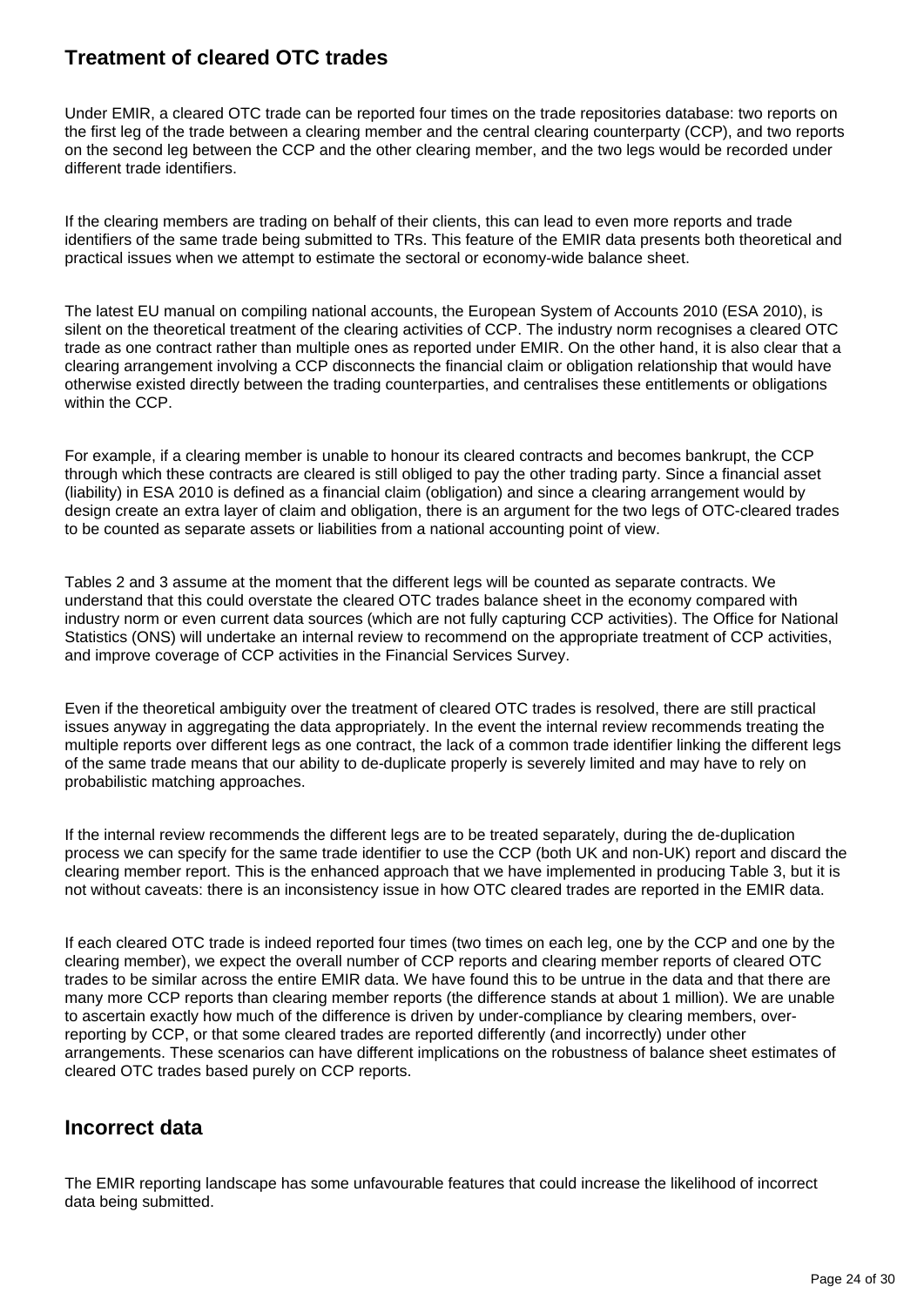Firstly, counterparties self-report their activities and the onus is on them (or their delegates) to report diligently and correctly. However, as discussed previously, EMIR reporting is complicated and often does not speak directly to the recording databases of firms.

From speaking to a trade repository, there is evidence in the past that the EMIR field on valuation, which is supposedly the marked-to-market or marked-to-model valuation of the contract, had been interpreted as other measures<sup>1</sup> simply because valuation is understood to be something else on the systems of individual firms.

The latest technical standards implemented at the end of 2017 now provide clearer definitions on valuation as well as other fields, but it remains the case that while firms may try to diligently input the data according to what they think is correct, the data may turn out to be wrong (such as in the wrong unit or currency). The enhanced data cleaning procedure, which filters the raw data based on the credibility of the reporters under different trading arrangements, mitigates this issue to a certain extent.

Secondly, the valuation field is not required for all contracts. In the Quarter 1 (Jan to Mar) 2017 data, after the enhanced cleaning procedure, we find that 32% of the 16 million open trade positions did not include a valuation. This can partly be explained by the EMIR requirement that only financial corporations and large non-financial corporations need to provide valuations. There could also be an element of under-compliance. Currently, in our methodology in compiling Tables 2 and 3 we do not attempt to impute the valuations but instead assign them as zero.

Thirdly, trade repositories only carry out limited validation of the data. They do not, and in most cases cannot, verify if the valuation field is corrected inputted.

Part of the issue is that valuation, which is crucial for national accounting, is only one of the over 100 fields in the data. As it is not mandatory, it is not validated actively. Where validation checks are run to reconcile paired reports on the same trade repository or across different repositories, they focus mostly on reconciling trade ID and the two counterparty IDs. This casts considerable doubt on the validity of the valuation field even when it is provided.

For example, we have seen cases where paired records can return significantly different valuation estimates, and in some cases they do not even agree on the sign, which directly affects the assignment of the contract as an asset or liability to a counterparty. Results from comparing EMIR and DQ estimates of the balance sheets of major banks show that the differences at the micro level, even after an outlier removal procedure, can be well over a trillion GBP apart. It is impossible that a bank's derivative balance sheet can run to that magnitude, even if all its worldwide operations are counted and the coverage issue is taken into account. This shows that even after removing the most obvious outliers there are still significant issues with the quality of information held in the valuation field in the EMIR data. The enhanced data cleaning procedure again mitigates this issue to a certain extent.

Fourthly, the use of unique product identifier in EMIR through Classification of Financial Instrument (CFI) codes is uneven and it is reportedly an unpopular standard with the industry. Derivative contracts can be highly complex and it has been suggested that some products can fit more than one code, which can lead to inaccurate national accounts balance sheet estimates at product level if the enhanced de-duplication process is going to keep just of the two records that disagree on CFI code.

All that said, counterparty reporting using Legal Entity Identifier (LEI) number is a relative strength of the data, especially after the recent upgrade of the reporting technical standard, where very few reports now have an invalid or empty entry. This is largely because LEI is a field that trade repositories run validation checks on and can reject on the basis of.

#### **Notes for: Annex C: Raw EMIR data quality concerns**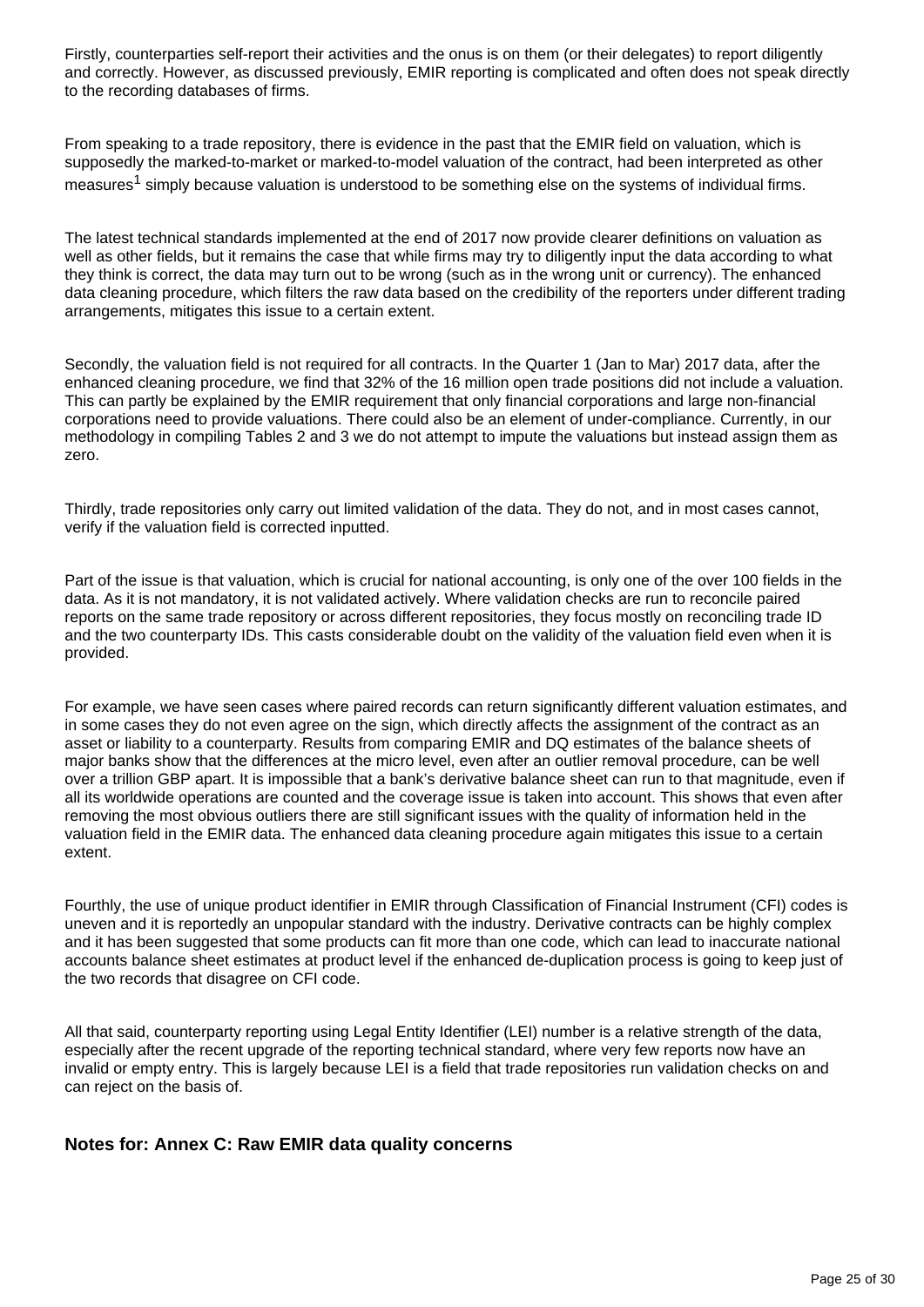1. For example, some firms viewed valuation as "delta", which is a measure of the impact on the price of an option of a change in the price of the underlying instrument.

## <span id="page-25-0"></span>**13 . Annex D: Alternative data sources for derivatives and their comparison to EMIR**

We discuss and compare with the European Market Infrastructure Regulation (EMIR) data the properties of the following alternative data sources for information on derivatives trade: Bank of England's Derivative Quarterly (DQ) Survey, the ONS's Financial Services Survey (FSS), the ONS's Trusts Survey, the Solvency II (SII) administrative data on insurance companies, the ONS's Pension Funds Survey (PFS), the ONS's Trusts Surveys and the market in financial instruments directive II (MiFID II) administrative data.

### **Derivatives Quarterly (DQ) Survey**

The DQ Survey is conducted by the Bank of England. It goes out every quarter to approximately 20 major banks in the UK (some of which are UK branches of foreign banks), asking for their end-of-quarter asset and liability positions in different derivative contracts against different sectors of the economy.

It is designed for UK National Accounts purposes and is the current data source for derivative balance sheet of the S.122 deposit-taking corporations except central banks subsector (which makes up the majority of the derivatives balance sheet of the MFI subsector). In terms of coverage, granularity, quality and availability of fromwhom-to-whom (FWTW) information, the DQ Survey can be considered as a strong dataset.

The DQ reporting population account for about 95% of the S.122 subsector's derivatives balance sheet <sup>1</sup>. Since DQ is designed for national accounts purposes, the concepts behind the survey are fully aligned with national accounts requirements. For example, it asks reporters to only report exposures of their UK resident offices. The survey also covers UK branches of foreign incorporated banks. This is in contrast to EMIR reporting, where the reports of a UK incorporated legal entity may also include the activity of foreign branches, and non-EU entities are not required to report the local activities of their foreign branches (including those located in the UK).

When returning the form, reporters are asked to provide a breakdown of their derivative asset and liability position across three dimensions: the underlying asset class, contract type and the contract currency.

The asset class dimension contains four categories: interest rate, foreign exchange, credit derivative, and other.

The contract type dimension contains five categories: swaps, options, forward rate agreements, futures/forwards, and other.

The currency dimension contains three categories: euro, pound sterling, and other currencies.

In terms of FWTW information, the form asks for positions against 13 counterparty sector categories. The interaction of instrument and counterparty breakdown means that DQ data contain highly granular information on the composition of the banks' derivative asset and liability positions.

While the DQ Survey has a very small sample compared with a large administrative dataset like the EMIR data, a clear advantage is that the quality of the data is likely to be much higher as it is more focused, since it is more feasible to provide support to respondents and apply close scrutiny to submissions.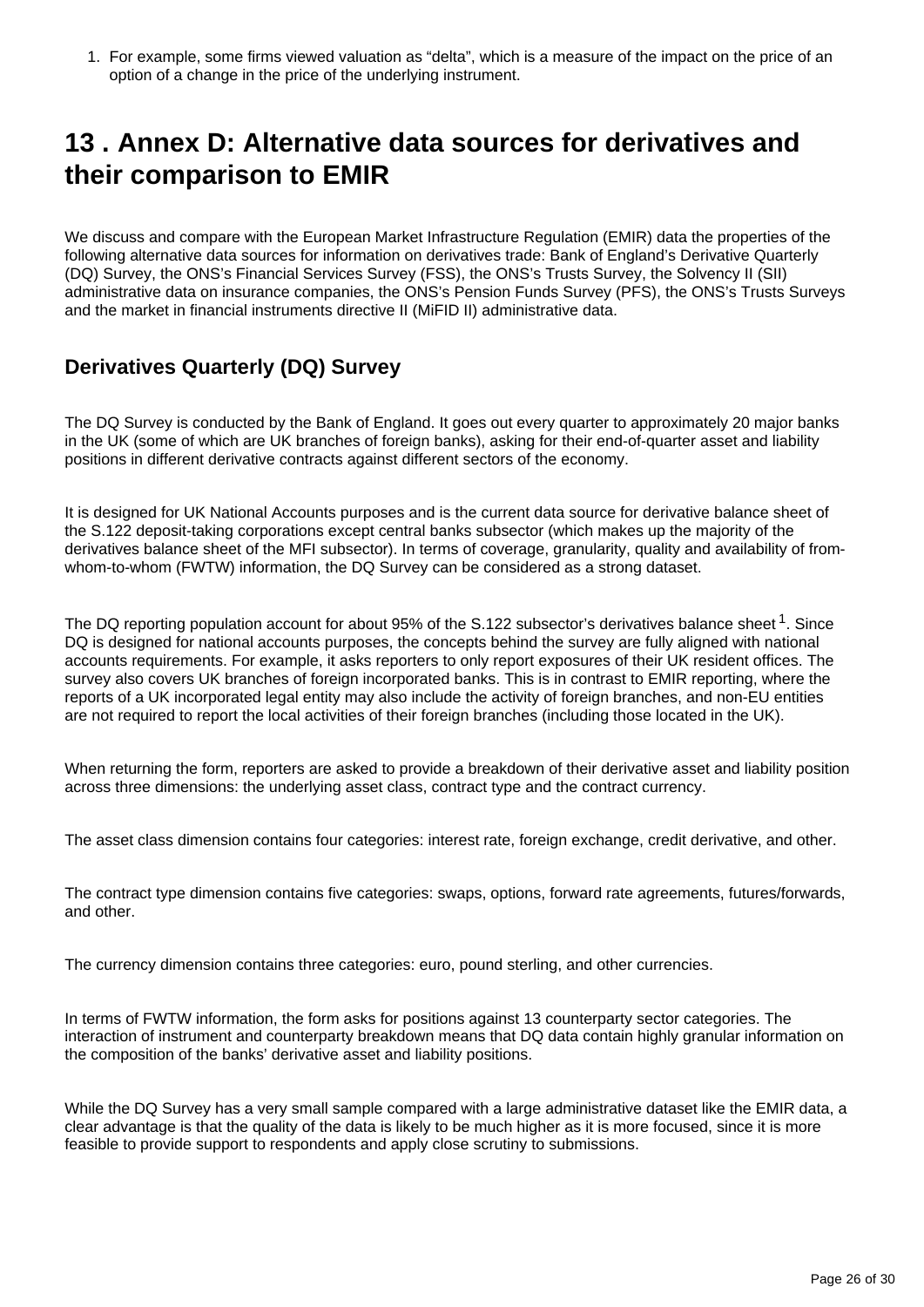Overall, we consider the DQ Survey a better data source than the EMIR data in estimating the derivatives balance sheet and FWTW positions of the S.122 subsector. It already contains a good level of granularity in instrument and counterparty sector breakdown, but there is still scope for the EMIR data to provide extra information in breaking down the "others" asset class, contract type and currencies.

## **Financial Services Survey (FSS)**

The FSS is run by the Office for National Statistics (ONS) and the Securities Dealers Survey within it is the current data source for the OFI subsector's derivatives balance sheet estimates. The FSS is identified as the main data source under the enhanced financial accounts initiative to improve coverage for the "shadow banking" sector (see Miller (2018)). The FSS sample covers 20 of the 21 Standard Industrial Classification (SIC) codes that map approximately to the financial subsectors of other financial intermediaries, (S.125), financial auxiliaries (S.126) and captive financial institutions and money lenders (S.127).

The survey goes out quarterly to a sample of about 2,000 firms. There are eight questions in the FSS form 266 that cover derivative positions.

The first four are answered by all respondents and cover the overall asset and liability position and a simple option /forward and local banks/local non-banks/RoW breakdown.

The other four questions in a modified template cover more detailed counterparty breakdown, but are only answered by firms from two SIC industries: security dealing on own account (64.991, mapped to S.125) and security and commodity contracts brokerage (66.12, mapped to S.126). The reason is that the firms in these industries, especially the security dealers, are thought to account for most of the derivative assets and liabilities of all FSS respondents.

In this sense, the FSS can be considered a source of granular information on the counterparty sector breakdown of the derivative contracts held in the subsectors S.125 to S.127. However, at the same time improving the coverage of the FSS over CCP activities (S.125) has been identified as a future area of ONS work (see Miller 2018). This raises concern for using the FSS to estimate the derivatives balance sheet of subsector S.125 as CCPs are major players in the OTC market.

Indeed, the EMIR data suggest that within the financial subsectors of S.125, S.126 and S.127, contracts held by firms from industries 66.11 (administration of financial markets) and 66.19 (other activities) can account for over 80% of the balance sheet. This paints a different picture to what the FSS currently tells us. Ongoing work at the ONS is looking to refresh the FSS sample to address such potential issues.

On the availability of granular information on derivative instrument breakdown, as mentioned already the FSS only asks for the positions by options and forward-type contracts. Unlike form DQ (derivative quarterly), it does not distinguish contracts by the underlying asset or the currency of denomination. The ongoing internal review on the FSS may address this.

The quality of information collected via the FSS can be considered as good. The returns are subject to the standard validation routine at the ONS. Where there are big swings in the firms' returns between quarters, there is available resource to get in touch with them to understand if the movements are genuine or if there have been mistakes.

Overall, we consider the FSS a better data source than the EMIR data in estimating the sectoral derivatives balance sheet and FWTW positions for the S.125 to S.127 subsectors, particularly once the sampling framework is adjusted to cover all central clearing counterparties. On the other hand, there is scope for the EMIR data to inform more granular instrument breakdown of the derivative assets and liabilities held by these subsectors.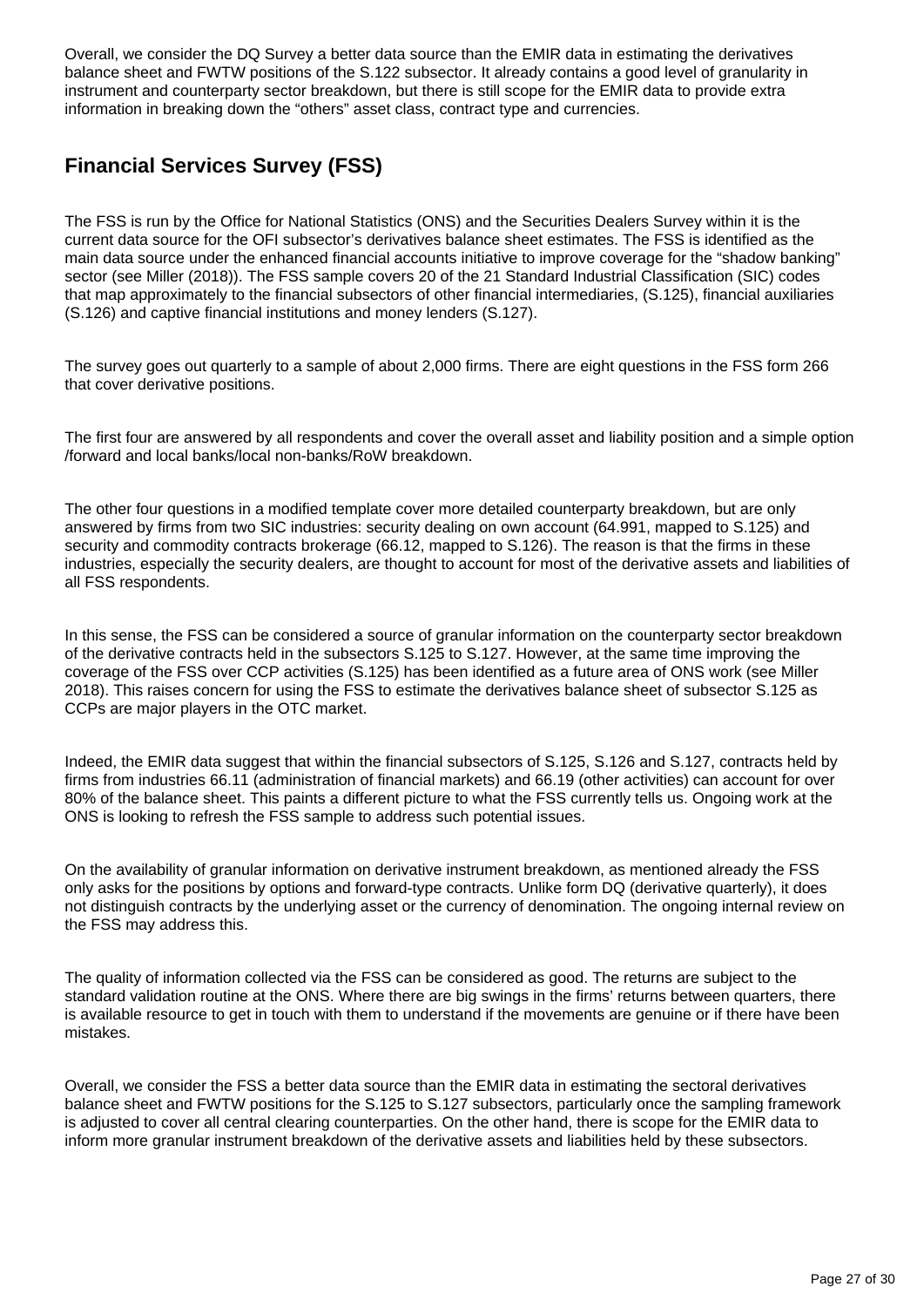## **Solvency II (SII) administrative data**

The Solvency II directive on harmonising the EU insurance regulation has led to a rich administrative dataset on the quarterly balance sheet of insurance corporations, on the basis of which the ONS has produced experimental statistics for the balance sheet of the insurance corporations (S.128) sector (see Akritidis (2018)).

The coverage of the data over the UK insurance corporations subsector is not perfect but not far from it. In a population of around 400 insurance firms, about 180 smaller companies are eligible for a waiver and do not return data for all periods or only return certain templates. However, as most of the activities are undertaken by large companies, the impact of the waivers on aggregates is likely small. The SII data cover 97% of UK insurers' economic activity.

There are two Solvency II reporting templates that contain detailed questions on derivative contracts held by the reporting insurance corporations. One is on open positions and the other one is on transactions. In theory, the two templates can be used to estimate the stocks and flows of derivative assets of the S.128 subsector.

Similar to EMIR, under Solvency II each derivative contract shall be reported separately. Aggregated or net reporting is only allowed for frequent trades on the same derivative if all the relevant characteristics of the contracts are common. The data include all the necessary fields for compiling FWTW estimates in the flow of funds account: counterparty identifier (both name and LEI where possible), product identifier (in ISIN code where available), valuation and currency of contract or valuation.

The quality of the SII data has been subject to ONS scrutiny prior to the production of the experimental statistics on the insurance corporations subsector, and hence can be considered as good. For example, Akritidis (2018) shows that the sectoral net position in derivatives of the insurance incorporations subsector is close to zero, which is a signal of the quality of the data.

Overall, we consider the SII data a better data source than the EMIR data in estimating the sectoral derivatives balance sheet and FWTW positions for the S.128 subsector. There may be scope for the EMIR to supplement additional breakdown such as collateralisation if there is user demand.

## **Pension Funds Survey (PFS)**

The ONS Pension Funds Survey, published as part of the MQ5 statistical bulletin, goes out to approximately 360 UK-based pension funds. It collects information about the derivatives balance sheet in the annual survey, and flows and transactions in the quarterly survey.

The granularity of information on both counterparty and instruments breakdown is limited. There is a UK versus overseas split, and in the annual survey, balance sheet information is asked for five contract types: credit default products, other options, other swaps, futures and forwards, and other.

The quality of information collected via the PFS can be considered as good. The returns are subject to the standard validation routine at the ONS. Where there are big swings in the firms' returns between periods, there is available resource to get in touch with them to understand if the movements are genuine or if there have been mistakes.

From Quarter 2 (Apr to June) 2019 onwards, the PFS in its current form will be replaced by a new online survey. It will include quarterly derivative balance sheet estimates with a four-instrument breakdown: swaps, options, forward rate agreements, and futures, and a simple UK versus overseas split.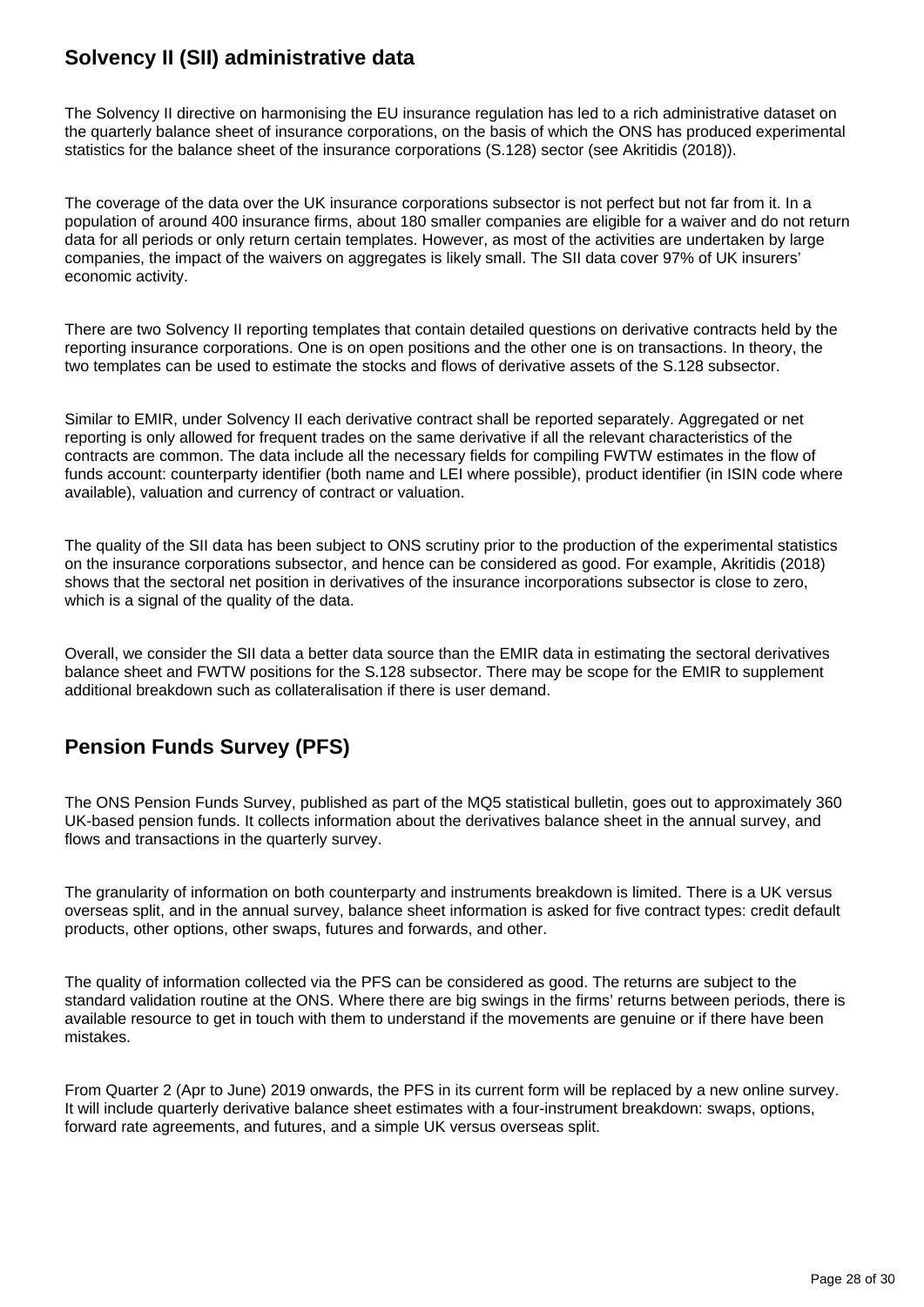Overall, we consider this survey a better data source to the EMIR data in estimating the sectoral derivative balance sheet for the S.129 pension funds subsector. On the other hand, there is scope for the EMIR data to inform more granular counterparty sector and instrument breakdown of the derivative assets and liabilities held by pension funds.

## **Trusts Surveys**

The ONS Trusts Surveys are the current data sources for estimating the balance sheet of the subsector S.124 non-money market funds investment trust (NMMFs). They compose of three separate surveys: on investment trusts, unit trusts and property unit trusts.

They are quarterly and annual surveys that sample investment funds managers rather the funds that they manage, so they happen to capture some money market funds that belong to subsector S.123 money market funds (MMFs). The exact split of assets and liabilities by MMFs and NMMFs is therefore not known within the surveys and the national accounts, though experimental results from the FoF initiative currently estimate that the size of MMFs is about 2% of NMMFs. Coverage of the surveys is good over traditional investment funds, but it is limited in regards to non-traditional investment funds that are becoming more important, such as hedge funds, private equity, exchange-traded funds, and so on.

Available granularity in counterparties and derivative type is limited in the Trusts Survey. In the annual balance sheet surveys there are breakdowns of derivative assets and liabilities by holdings against UK monetary financial institutions (MFIs), other UK and rest of the world (RoW). There is no breakdown of derivative asset class or contract type in the Balance Sheet Survey. In the Quarterly Transactions Survey, there are counterparty breakdowns of derivative contracts by UK and overseas, and instrument breakdowns by interest rate swaps, forward rate agreement and other derivative contracts.

As part of the flow of funds (FoF) initiative the ONS will be reviewing the Trusts Surveys to consider how to improve coverage of non-traditional investment funds. Since the Trusts Surveys are considered a strong data source for traditional investment fund types and that some of the missing coverage may not be relevant for the UK (see Miller (2018) for a discussion on the domicile of hedge funds), we judge that they are a better data source than the EMIR data in estimating the sectoral derivatives balance sheet of subsector S.124.

On the other hand, there is scope for the EMIR data to inform more granular counterparty and instrument breakdown. As for subsector S.123, the Trusts Surveys may not provide a good solution. Instead, the DQ and FSS could provide estimates for some of the main counterparty cells involving S.123, and the EMIR data could be used to estimate the rest.

### **Market in Financial Instruments Directive II (MiFID II) administrative data**

The Markets in Financial Instruments Directive (MiFID) is a set of EU regulation that regulates firms who provide services to clients linked to financial instruments and the venues where those instruments are traded. It applied in the UK from November 2007 and was revised by MiFID II in January 2018. Data on transactions of instruments and open positions are collected at the entity level as part of the directive.

While the MiFID II datasets are designed for detecting market abuse and not for national accounting, many of their features are in general useful for compiling the national accounts. For example, data coverage is based on instruments listed or traded at venue and so is aligned with what the national accounts are trying to measure. Counterparty information on transactions is mostly available. The data quality is good because the FCA in compiling the data has strong quality control in place, with about 80 business logic rules plus further pattern checks that are all harmonised across Europe. The FCA also has the power to, and has in the past, penalised firms for under-compliance.